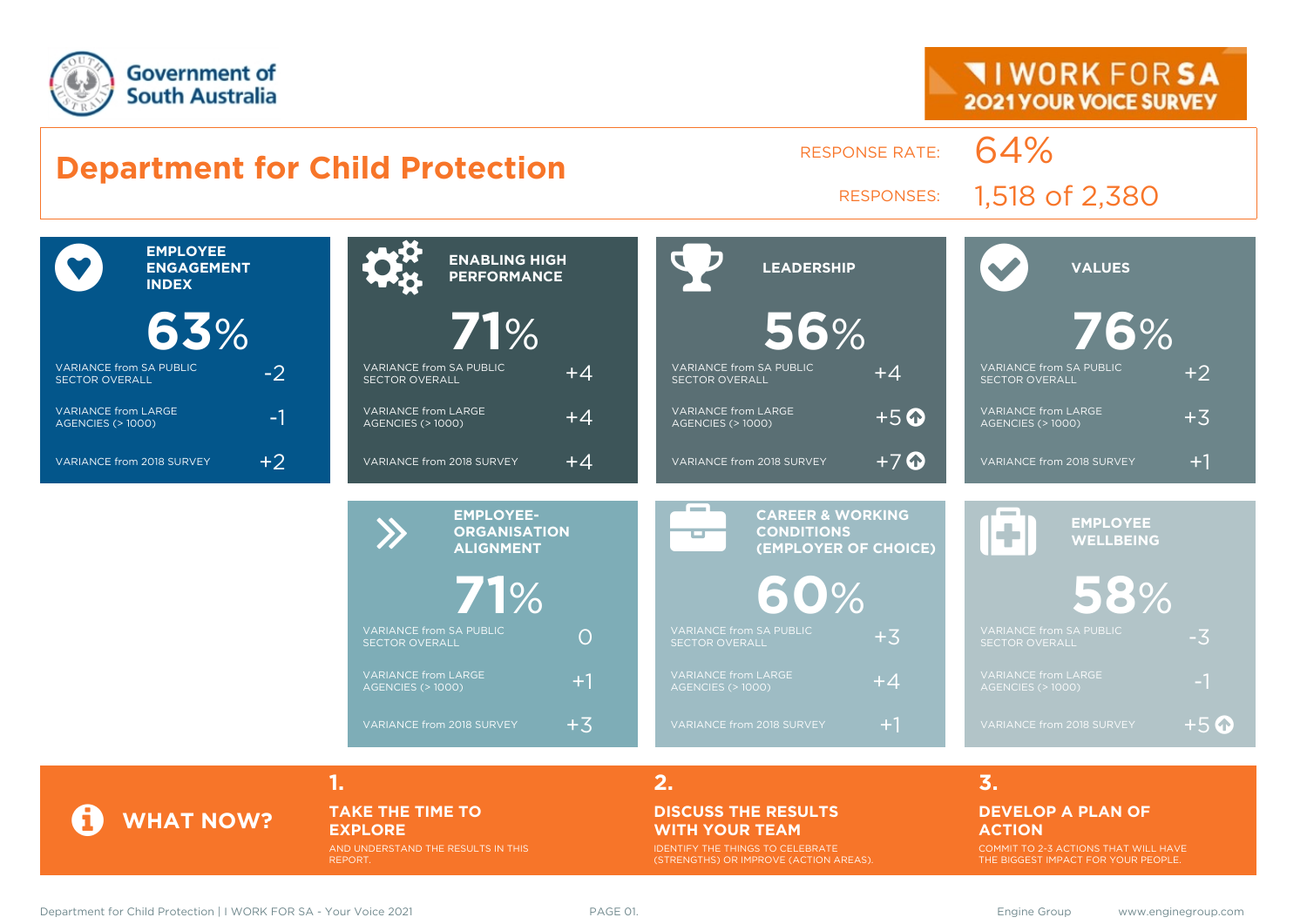### **TIPS & SUGGESTIONS**

#### **UNDERSTANDING YOUR REPORT AND GETTING TO ACTION!**

THE SCORES ON THE FRONT PAGE GIVE YOU SOME SUMMARY INFORMATION. FIRST TAKE THE TIME TO FULLY UNDERSTAND THIS REPORT BEFORE SHARING WITH OTHERS.

# **01.**

**Take the time to digest the scores and identify the areas where you are performing well.**

These will tend to be high scores which are notably above any comparative scores. These should be celebrated. Share the good news with employees.

WHAT IS YOUR RESPONSE RATE? IF HIGH, THE RESULTS WILL BE REPRESENTATIVE OF THE VIEWS OF YOUR COLLEAGUES. IF LOW (<20%) TAKE CARE WHEN INTERPRETING THE RESULTS. ENCOURAGE ALL COLLEAGUES TO HELP WITH ACTION PLANNING AND HOPEFULLY THIS WILL ENCOURAGE THEM TO COMPLETE THE SURVEY NEXT TIME.

HOW DO YOUR SCORES COMPARE TO THE AVAILABLE COMPARISONS?

**ARE THERE ANY SCORES THAT ARE UNEXPECTED?**

#### **Identify areas that need improvement. 02.**

**04.**

**impact on employee engagement.**

**Consider what actions could be taken which will have the greatest** 

It may be helpful to discuss with your manager or other colleagues (your peers, HR, subject matter experts) to share ideas before

developing plans for action.

There are lots of websites of ideas and case studies to give you further inspiration

and top tips.

These will be the lower scores, and/or those which are scoring notably below your comparators. Discuss these areas with your colleagues in focus groups or one-to-one discussions. Gather their thoughts and solutions before deciding actions to take.

Review the high neutral responses (lots of employees ticking 'neither agree nor disag **employees ticking 'neither agree nor disagree')**

> Ask your colleagues about their views to find out what is causing this uncertainty. More communication and involvement may help to shift them to a positive frame of mind.

> > Some actions may be 'quick wins' and short term. However, in most instances, you will need to think Some actions may be 'quick wins'<br>and short term. However, in most<br>instances, you will need to think<br>longer term.

**What do you want employees to be saying about their working lives in the future?**

**What should be put in place to achieve this?**

The 'All questions' pages show every question asked in positively (strongly agree + agree), neutrally (neither agree nor disagree) or negatively (disagree + strongly disagree). Look at how your positive score compares to your parent unit, and your last survey's results.

**Is there room for**  Is there room for<br>improvement?

Department for Child Protection | I WORK FOR SA - Your Voice 2021 **PAGE 02.** PAGE 02. Engine Group www.enginegroup.com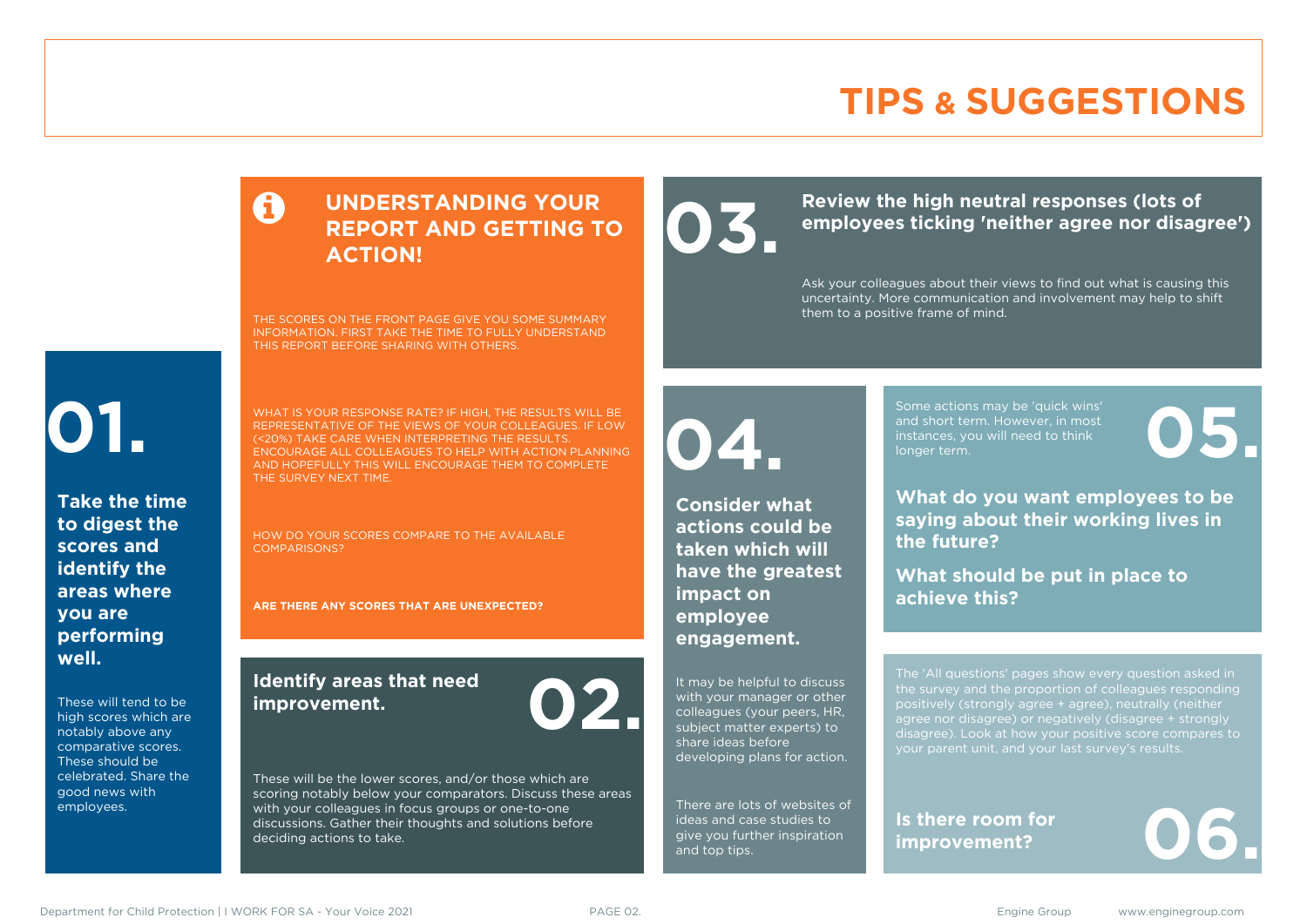### **WHAT'S NEXT**

### A

#### **WHAT'S NEXT?**

SHARE RESULTS WITH YOUR PEOPLE.

SPEND TIME EXPLORING THE DRIVERS BEHIND THE SCORES WITH YOUR PEOPLE.

DISCUSS WITH THEM WHAT ACTIONS THEY FEEL SHOULD BE TAKEN WHICH WILL HAVE THE GREATEST IMPACT ON EMPLOYEE ENGAGEMENT.

AGREE ON A SMALL NUMBER OF IMPACTFUL ACTIONS.

AGREE HOW YOU WILL MEASURE THAT ACTIONS HAVE BEEN SUCCESSFUL.

**COMMUNICATE** PROGRESS AGAINST YOUR ACTIONS.



**'I believe action will be taken on the results from** 

## **this survey by the sector.'**

 $+10$ 

VARIANCE FROM 2018 SURVEY

VARIANCE FROM SA PUBLIC SECTOR **OVERALL** 



 $+1$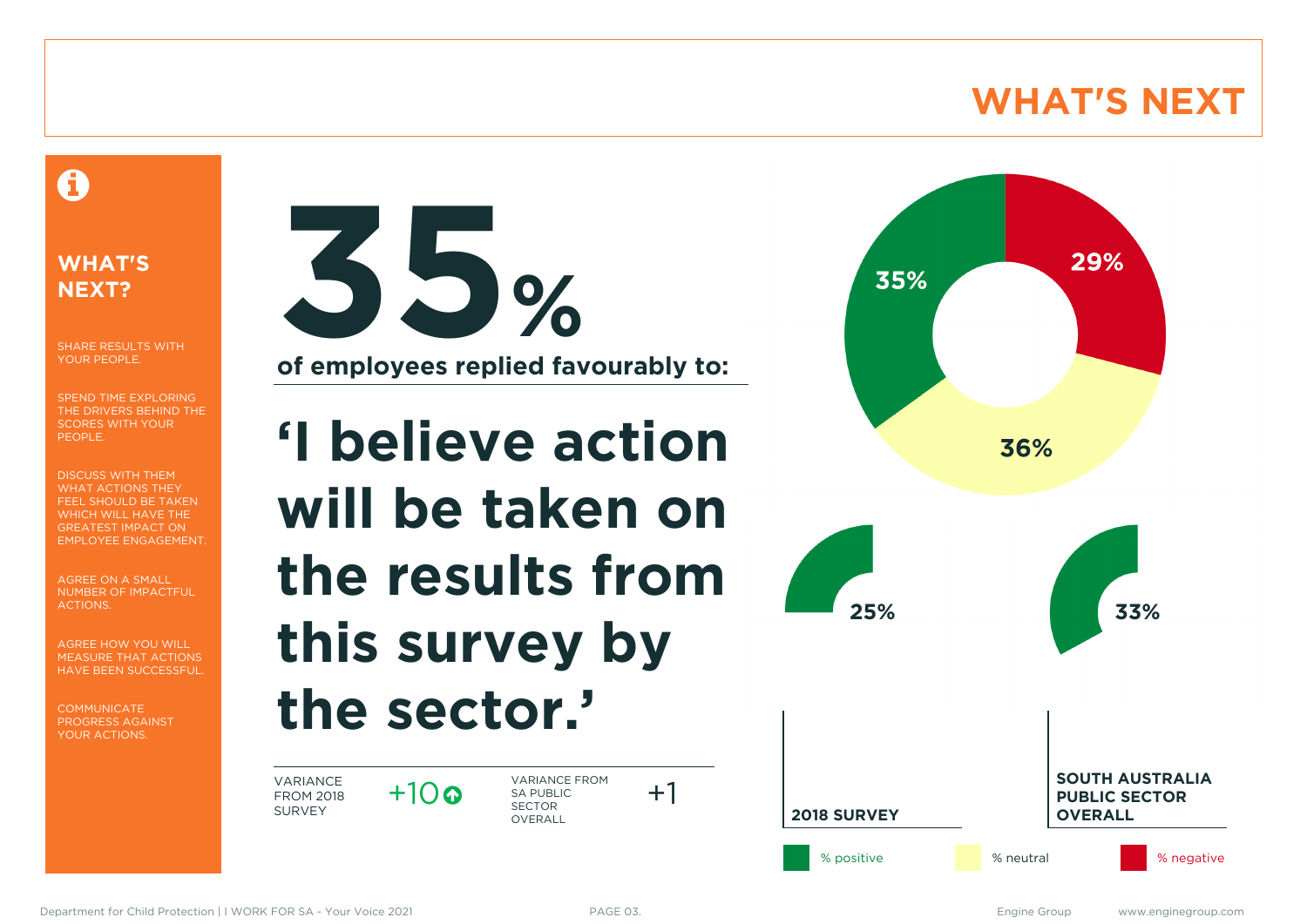### **HEADLINE SCORES**

**% NEGATIVE**

**40**%

**36**%

**33**%

**32**%

**31**%

**HIGHEST POSITIVE SCORING QUESTIONS % POSITIVE Q11g.** I understand how my work contributes to my agency's objectives **90**% **Q11b.** I understand what is expected of me to do well in my role **88**% **Q11c.** I believe strongly in the purpose and objectives of my agency **87**% **Q11m.** I am happy to go the 'extra mile' at work when required **86**% **Q12b.** The people in my workgroup behave in an accepting manner towards people from diverse backgrounds **86**% **HIGHEST NEUTRAL SCORING QUESTIONS % NEUTRAL Q28.** I believe action will be taken on the results from this survey by the sector **36**% **Q16h.** I am confident in relating my agency's Reconciliation Action Plan to my work **34**% **Q29.** I believe action will be taken on the results from this survey by my agency **32**% **Q15f.** Senior managers promote collaboration between my agency and other agencies or organisations we work with **31**% **Q27e.** I would recommend my agency as a good place to work **30**% **HIGHEST NEGATIVE SCORING QUESTIONS Q17c.** I feel the level of stress in my job is appropriate **Q11h.** I think it is safe to speak up and challenge the way things are done in this agency **Q29.** I believe action will be taken on the results from this survey by my agency **Q11e.** The work processes we have in place allow me to be as productive as possible **Q15d.** I feel senior managers in my agency actively engage with employees \*Note: Agency specific questions have been excluded from the above rankings. **A** FIND YOUR **HIGHEST SCORES THESE QUESTIONS ARE YOUR HIGHEST SCORING.** WHAT ARE EMPLOYEES MOST POSITIVE ABOUT? **(STRENGTHS)** WHAT ARE EMPLOYEES MOST NEUTRAL ABOUT? WHERE A LOT OF EMPLOYEES ARE RESPONDING 'NEITHER AGREE NOR DISAGREE' (% NEUTRAL), THIS MAY INDICATE MIXED VIEWS OR INCONSISTENT **EXPERIENCES (AREAS OF POTENTIAL)** WHAT ARE EMPLOYEES MOST NEGATIVE ABOUT? **(AREAS OF CONCERN)** Department for Child Protection | I WORK FOR SA - Your Voice 2021 **PAGE 04.** PAGE 04. Engine Group www.enginegroup.com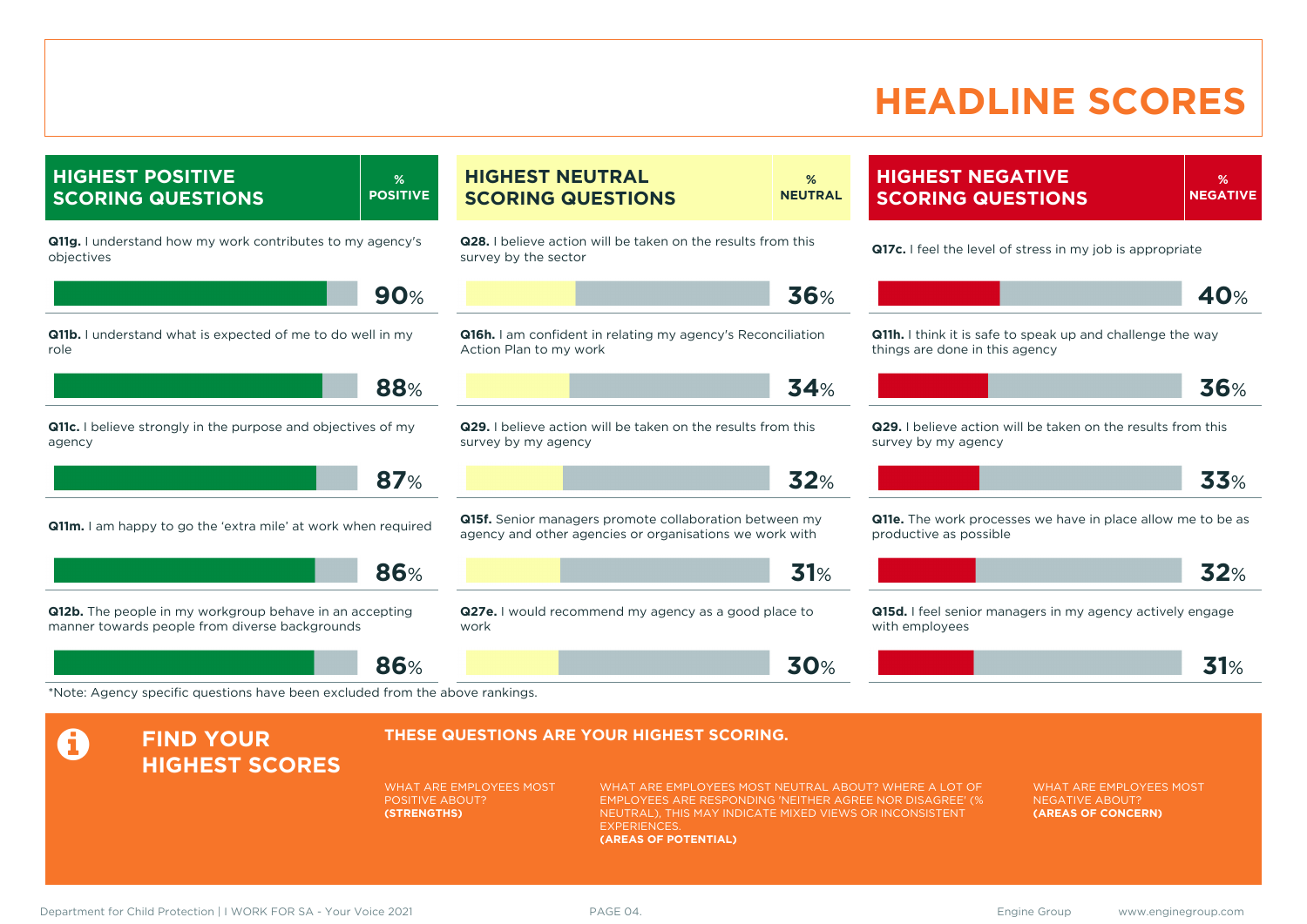### **EMPLOYEE ENGAGEMENT**

0

#### **HOW ENGAGED IS YOUR TEAM?**

THESE RESULTS PROVIDE A MEASURE OF ENGAGEMENT FOR YOUR TEAM.

THE ENGAGEMENT SCORE TELLS US THE EXTENT TO WHICH YOUR PEOPLE ARE PROUD TO WORK HERE, WOULD RECOMMEND IT, INTEND TO STAY, AND STRIVE TO GO ABOVE AND BEYOND (SAY, STAY AND STRIVE).

THERE'S A LOT OF EVIDENCE TO SHOW A STRONG LINK BETWEEN ENGAGED COLLEAGUES AND IMPROVED BUSINESS PERFORMANCE.

|               | <b>YOUR</b><br><b>EMPLOYEE</b><br>65%<br><b>ENGAGEMENT</b><br><b>SCORE</b>       | <b>RESPONSE SCALE</b> |          | %<br><b>POSITIVE</b> | <b>VARIANCE</b><br><b>FROM</b><br>2018<br><b>SURVEY</b><br>$+2$ | <b>VARIANCE</b><br><b>FROM SA</b><br><b>PUBLIC</b><br><b>SECTOR</b><br><b>OVERALL</b><br>$-2$ | <b>VARIANCE</b><br><b>FROM LARGE</b><br><b>AGENCIES (&gt;</b><br>$1000$ )<br>$-1$ |
|---------------|----------------------------------------------------------------------------------|-----------------------|----------|----------------------|-----------------------------------------------------------------|-----------------------------------------------------------------------------------------------|-----------------------------------------------------------------------------------|
|               |                                                                                  |                       |          |                      |                                                                 |                                                                                               |                                                                                   |
|               | 20<br>Q27d. Iam proud to tell others I work for my agency                        | 35<br>27              | 12       | <b>55%</b>           | $-3$                                                            | $-12$ <sup>O</sup>                                                                            | $-10$ $\odot$                                                                     |
| <b>SAY</b>    | Q27e. I would recommend my agency as a good place<br>16<br>to work               | 30<br>32              | 14<br>17 | 48%                  | $-5o$                                                           | $-9O$                                                                                         | $-8o$                                                                             |
| <b>STAY</b>   | 18<br>Q27b. I feel a strong personal attachment to my agency                     | 43                    | 27<br>9  | <b>61%</b>           | $+3$                                                            | $-1$                                                                                          | $\circ$                                                                           |
| <b>STRIVE</b> | <b>Q27a.</b> My agency really inspires me to do the best work<br>16<br>every day | 41<br>28              | 11       | 57%                  | $+6$ <sup><math>\odot</math></sup>                              | $+1$                                                                                          | $+2$                                                                              |
|               | Q27c. My agency motivates me to help it achieve its<br>15<br>objectives          | 40<br>30              | 12       | <b>55%</b>           | $+1$                                                            | $+2$                                                                                          | $+3$                                                                              |



Department for Child Protection | I WORK FOR SA - Your Voice 2021 **PAGE 05.** PAGE 05. Engine Group www.enginegroup.com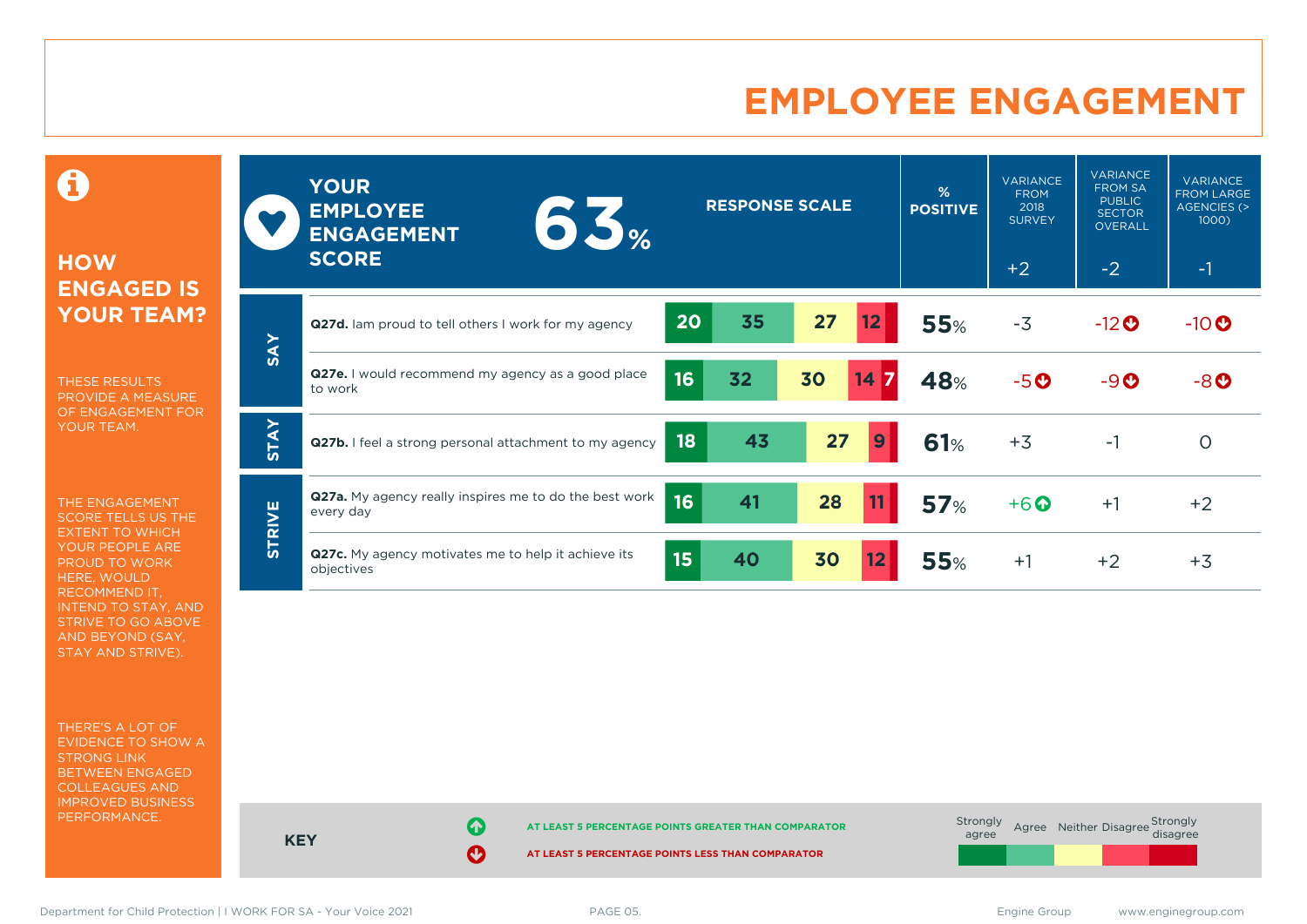### **KEY QUESTIONS TO FOCUS ON**

|                                                                                                                                                                                                                                            | AT LEAST 5 PERCENTAGE POINTS LESS<br>AT LEAST 5 PERCENTAGE POINTS<br>$\bigodot$<br><b>THAN COMPARATOR</b><br><b>GREATER THAN COMPARATOR</b> | %<br><b>POSITIVE</b> | VARIANCE<br><b>FROM</b><br>2018<br><b>SURVEY</b> | <b>VARIANCE FROM</b><br><b>SA PUBLIC</b><br><b>SECTOR OVERALL</b> | <b>VARIANCE FROM</b><br><b>LARGE AGENCIES</b><br>(>1000) |
|--------------------------------------------------------------------------------------------------------------------------------------------------------------------------------------------------------------------------------------------|---------------------------------------------------------------------------------------------------------------------------------------------|----------------------|--------------------------------------------------|-------------------------------------------------------------------|----------------------------------------------------------|
| <b>WHAT TO</b><br><b>FOCUS ON?</b>                                                                                                                                                                                                         | <b>Q17b.</b> I think my agency cares about my health<br>and wellbeing                                                                       | <b>50%</b>           | $+80$                                            | $-4$                                                              | $-2$                                                     |
| THESE QUESTIONS HAVE<br><b>BEEN IDENTIFIED THROUGH</b><br>STATISTICAL ANALYSIS AS<br>HAVING THE STRONGEST<br><b>INFLUENCE ON YOUR</b><br><b>EMPLOYEE ENGAGEMENT</b><br><b>SCORE.</b>                                                       | <b>Q16b.</b> My agency focuses on improving the work<br>we do                                                                               | 69%                  | $+2$                                             | $+4$                                                              | $+5$ ©                                                   |
| <b>IF YOU FOCUS ON</b><br><b>IMPROVING THE LOWER</b><br><b>SCORING QUESTIONS AND</b><br><b>MAINTAINING THE HIGHER</b><br><b>SCORING QUESTIONS, IT</b><br><b>WILL HAVE THE BIGGEST</b><br><b>IMPACT ON YOUR</b><br><b>ENGAGEMENT SCORE.</b> | <b>Q15b.</b> I feel that senior managers effectively lead<br>and manage change                                                              | 47 <sub>%</sub>      | $+90$                                            | $+3$                                                              | $+4$                                                     |
| SEE APPENDIX A -<br>METHODOLOGY FOR MORE<br><b>INFORMATION ON HOW</b><br><b>THIS STATISTICAL</b><br>ANALYSIS WAS DONE.                                                                                                                     | Q16c. When things go wrong, my agency uses<br>this as an opportunity to review, learn, and<br>improve the management of similar risks       | 59%                  | $+16$                                            | $+3$                                                              | $+3$                                                     |
| <b>DEVELOP ACTIONS AND</b><br><b>ACTIVITIES TO ADDRESS</b><br>THESE QUESTIONS TO<br><b>IMPROVE THE EXPERIENCE</b><br><b>EMPLOYEES HAVE AT</b><br>WORK AND DRIVE HIGHER<br>PERFORMANCE.                                                     | <b>Q15a.</b> I believe senior managers provide clear<br>direction for the future of the agency                                              | <b>50%</b>           | $+12$                                            | $+3$                                                              | $+4$                                                     |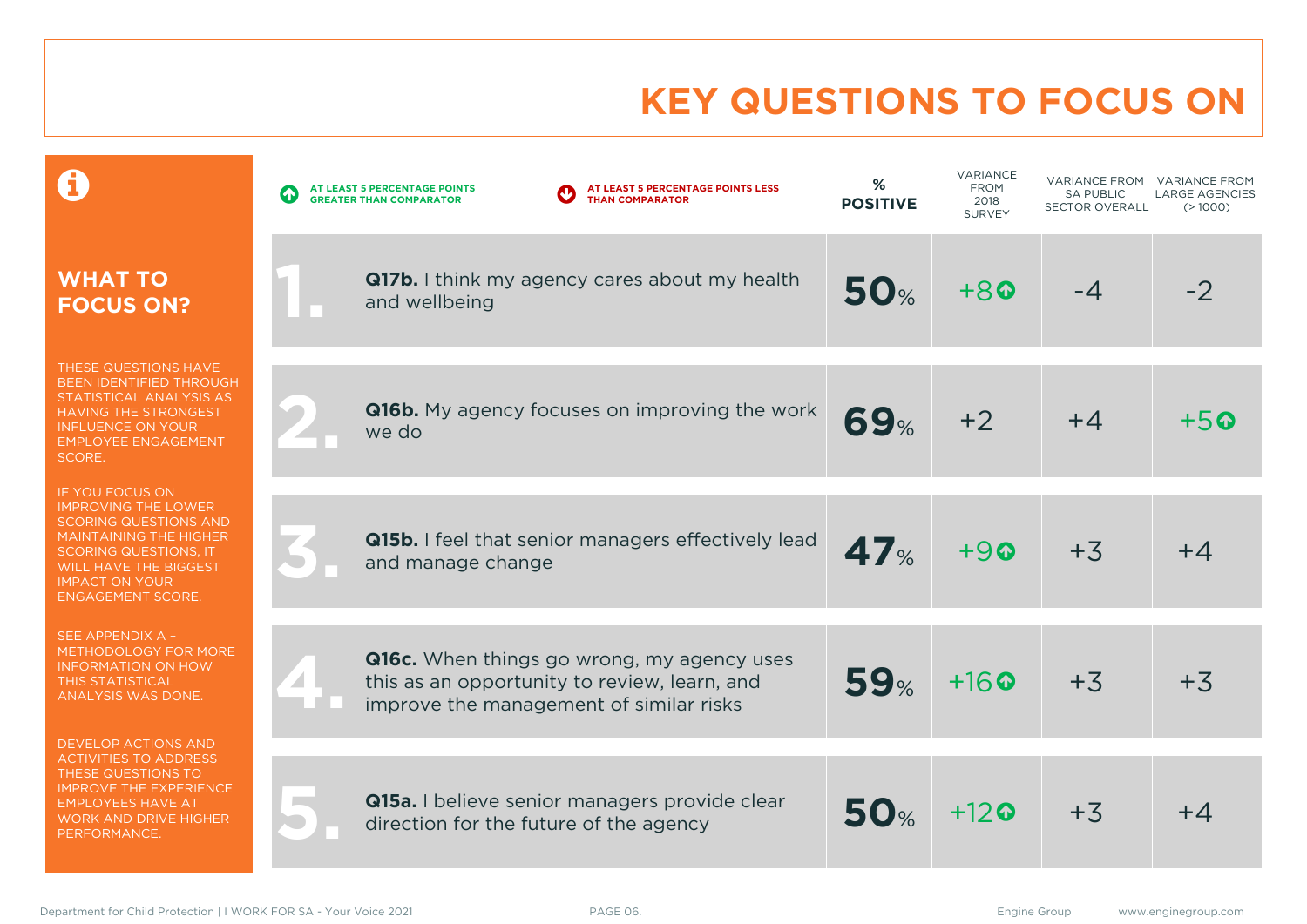### **ENABLING HIGH PERFORMANCE**

 $\mathbf \Theta$ 

#### **EXPLORE THE QUESTIONS MAKING UP EACH INDEX**

THE HIGH PERFORMANCE INDEX MEASURES THE EXTENT TO WHICH MANAGERS ENABLE HIGH PERFORMANCE WITHIN TEAMS THROUGH IDEAS GENERATION, RECOGNITION, **PERFORMANCE** MANAGEMENT, FEEDBACK AND BEHAVIOURS.

THE WAY MANAGERS INTERACT WITH TEAM MEMBERS HAS A BIG IMPACT ON INDIVIDUAL AND TEAM PERFORMANCE.

WHAT IS WORKING WELL?

WHAT AREAS DO YOU NEED TO FOCUS ON?

|       | <b>ENABLING HIGH</b><br>7 <sub>°</sub><br><b>PERFORMANCE</b>                                                                 |                 | <b>RESPONSE SCALE</b> |                        | %<br><b>POSITIVE</b> | <b>VARIANCE</b><br><b>FROM</b><br>2018<br><b>SURVEY</b> | <b>VARIANCE</b><br><b>FROM SA</b><br><b>PUBLIC</b><br><b>SECTOR</b><br>OVERALL | <b>VARIANCE</b><br><b>FROM LARGE</b><br><b>AGENCIES (&gt;</b><br>1000) |
|-------|------------------------------------------------------------------------------------------------------------------------------|-----------------|-----------------------|------------------------|----------------------|---------------------------------------------------------|--------------------------------------------------------------------------------|------------------------------------------------------------------------|
|       |                                                                                                                              |                 |                       |                        |                      | $+4$                                                    | $+4$                                                                           | $+4$                                                                   |
|       | Q13a. My manager encourages us to come up with new or<br>better ways of doing things                                         | 30              | 40                    | 17<br>9                | <b>70%</b>           | $+2$                                                    | $+2$                                                                           | $+3$                                                                   |
|       | Q13b. My manager listens to what I have to say                                                                               | 37              | 39                    | 13                     | <b>76%</b>           | $\Omega$                                                | $+2$                                                                           | $+3$                                                                   |
|       | Q13c. My manager treats me with respect                                                                                      | 42              | 40                    | 10                     | 82%                  | $+3$                                                    | $+2$                                                                           | $+3$                                                                   |
|       | Q13d. My manager gives me responsibility and holds me<br>to account for what I deliver                                       | 36              | 46                    | 12                     | 82%                  | $+1$                                                    | $+1$                                                                           | $+2$                                                                   |
| makes | Q13e. I have confidence in the decisions my manager                                                                          | 35              | 39                    | 14<br><b>8</b>         | 73%                  | $+4$                                                    | $+5$ <sup>O</sup>                                                              | $+6$ $\odot$                                                           |
|       | Q13f. My manager recognises and acknowledges when I<br>have done my job well                                                 | 34              | 39                    | 14<br>8                | 73%                  | $+4$                                                    | $+4$                                                                           | $+6$ $\odot$                                                           |
|       | Q14b. In the last 12 months I received useful feedback on<br>my work to enable me to deliver required results                | 25              | 47                    | 16<br>$\boldsymbol{9}$ | 71%                  | $+7$ $\odot$                                            | $+7$ $\odot$                                                                   | $+8$ $\odot$                                                           |
|       | Q14c. My performance is assessed against clear criteria                                                                      | 17 <sub>2</sub> | 42                    | 25<br>12               | <b>59%</b>           | $+7$ $\odot$                                            | $+2$                                                                           | $+2$                                                                   |
|       | Q14d. Learning and development activities I have<br>completed in the past 12 months have helped to improve<br>my performance | 19              | 39                    | 27                     | <b>58%</b>           | $+1$                                                    | $+3$                                                                           | $+2$                                                                   |

**KEY**

**AT LEAST 5 PERCENTAGE POINTS GREATER THAN COMPARATOR** 

**AT LEAST 5 PERCENTAGE POINTS LESS THAN COMPARATOR** 

| Strongly<br>agree |  | Agree Neither Disagree Strongly<br>disagree |
|-------------------|--|---------------------------------------------|
|                   |  |                                             |

Department for Child Protection | I WORK FOR SA - Your Voice 2021 **PAGE 07.** PAGE 07.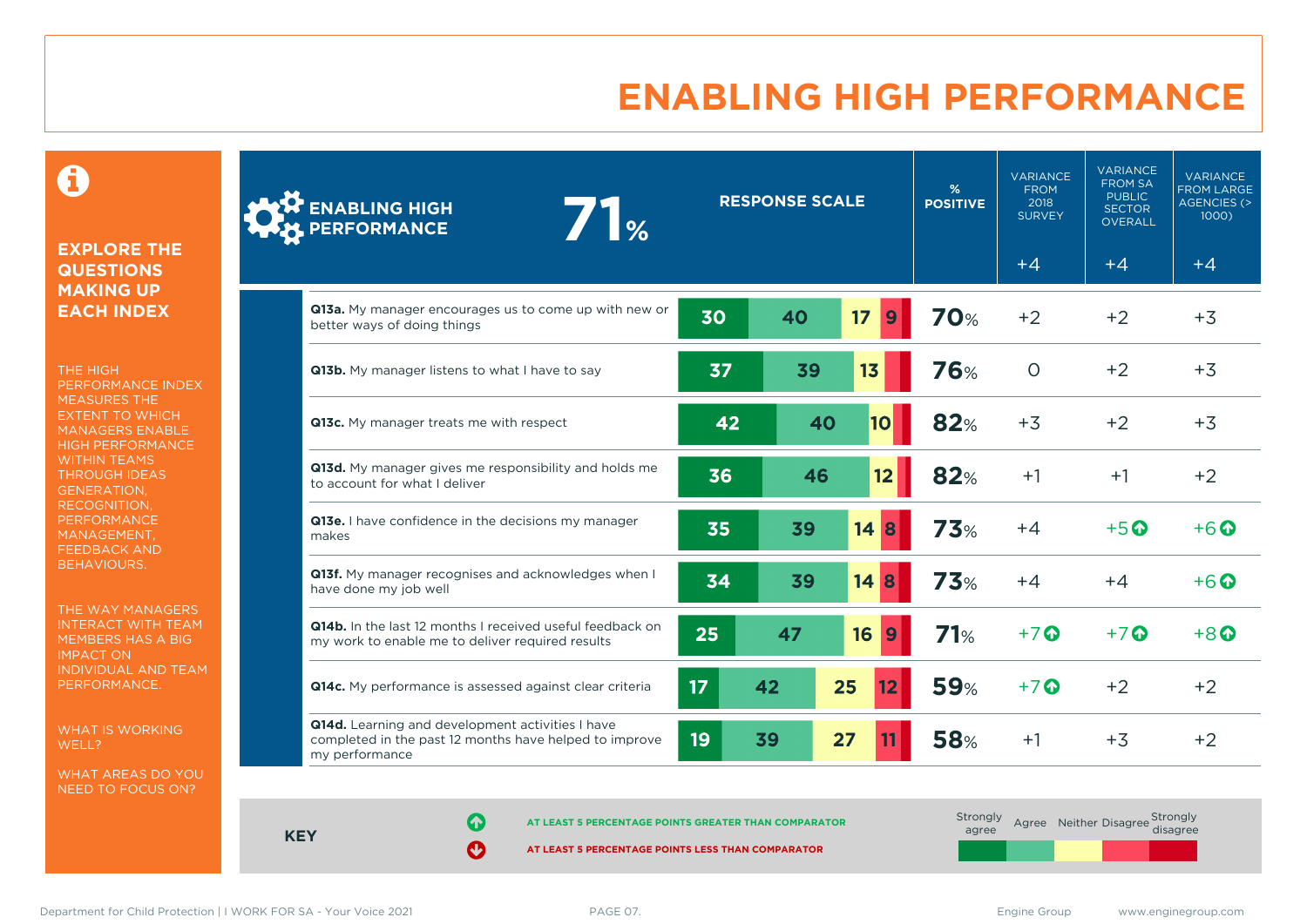### **ENABLING HIGH PERFORMANCE**

0

#### **EXPLORE THE QUESTIONS MAKING UP EACH INDEX**

THE HIGH PERFORMANCE INDEX MEASURES THE EXTENT TO WHICH MANAGERS ENABLE HIGH PERFORMANCE WITHIN TEAMS THROUGH IDEAS GENERATION, RECOGNITION, PERFORMANCE MANAGEMENT, FEEDBACK AND BEHAVIOURS.

THE WAY MANAGERS INTERACT WITH TEAM MEMBERS HAS A BIG IMPACT ON INDIVIDUAL AND TEAM PERFORMANCE.

WHAT IS WORKING WELL?

WHAT AREAS DO YOU NEED TO FOCUS ON?

| <b>AND ENABLING HIGH</b><br>$\mathbb{R}$                                                                                                     |    | <b>RESPONSE SCALE</b> |    |    | $\frac{9}{6}$<br><b>POSITIVE</b> | <b>VARIANCE</b><br><b>FROM</b><br>2018<br><b>SURVEY</b><br>$+4$ | <b>VARIANCE</b><br><b>FROM SA</b><br><b>PUBLIC</b><br><b>SECTOR</b><br><b>OVERALL</b><br>$+4$ | <b>VARIANCE</b><br><b>FROM LARGE</b><br>AGENCIES (><br>1000)<br>$+4$ |
|----------------------------------------------------------------------------------------------------------------------------------------------|----|-----------------------|----|----|----------------------------------|-----------------------------------------------------------------|-----------------------------------------------------------------------------------------------|----------------------------------------------------------------------|
| <b>Q14e.</b> My manager openly demonstrates commitment to<br>enhancing performance                                                           | 27 | 43                    | 19 | 8  | <b>69%</b>                       | $+10$                                                           | $+6$ <sup>O</sup>                                                                             | $+6$ <sup><math>\odot</math></sup>                                   |
| <b>Q14f.</b> My overall experience of performance and<br>development conversations in my agency have been<br>useful for my growth            | 19 | 41                    | 24 |    | <b>60%</b>                       | $+13$ <sup>O</sup>                                              | $+7$                                                                                          | $+7$ $\odot$                                                         |
| Q19b. How often do you feel that your manager acts in<br>accordance with the South Australia Public Sector Values in their<br>everyday work? | 46 |                       | 36 | 12 | <b>82%</b>                       | $-2$                                                            | $+3$                                                                                          | $+5$ $\odot$                                                         |



**KEY**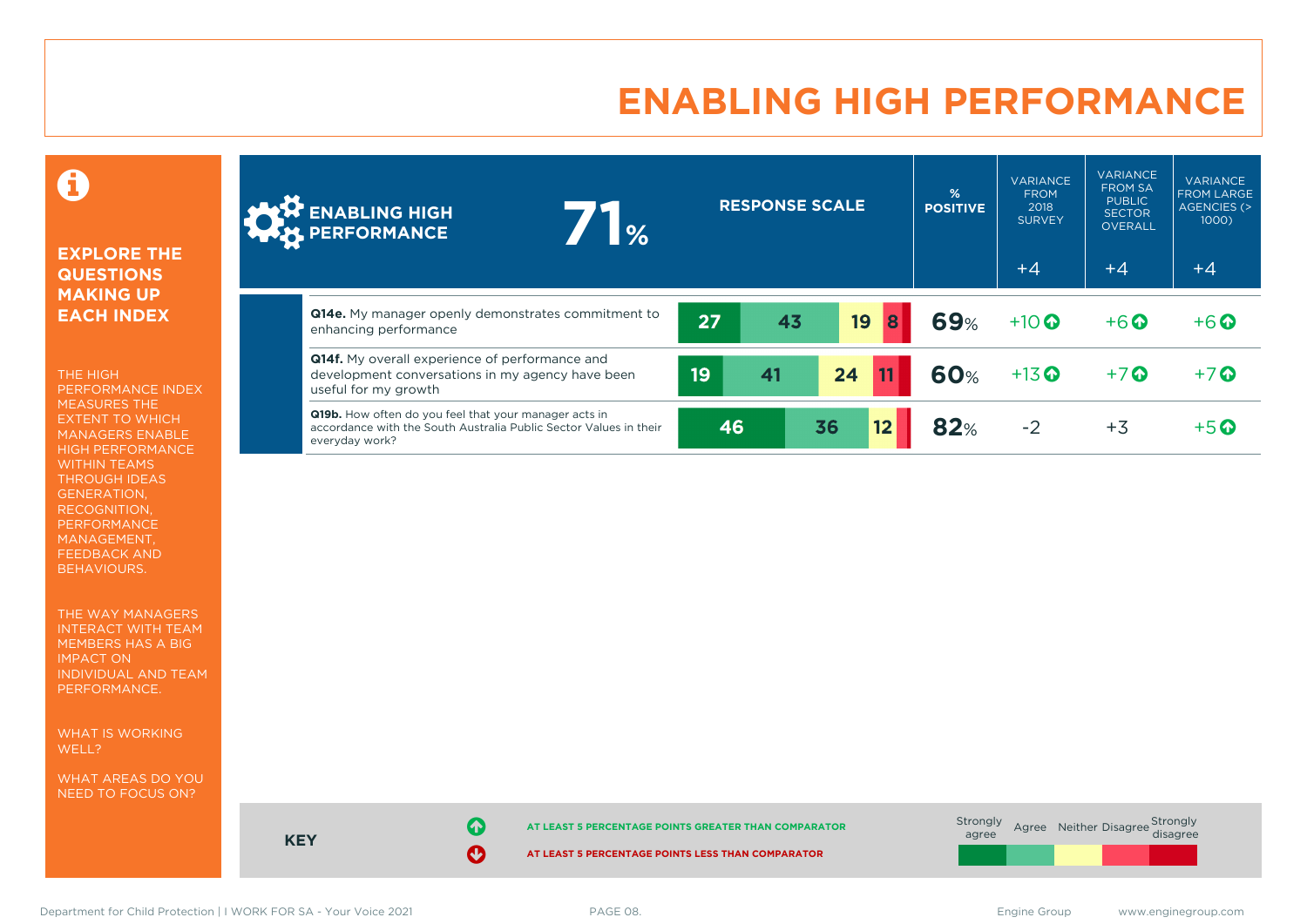### **LEADERSHIP**

0

#### **EXPLORE THE QUESTIONS MAKING UP EACH INDEX**

THE LEADERSHIP INDEX MEASURES PERCEPTIONS OF HOW EFFECTIVELY SENIOR LEADERS (IE. EXECUTIVES AND **EXECUTIVE** DIRECTORS) COMMUNICATE THEIR VISION FOR THE AGENCY, ENABLE ADVANCEMENT AND AND INSPIRE THEIR PEOPLE THROUGH THEIR ACTIONS AND BEHAVIOURS.

LOOK AT HOW YOUR POSITIVE SCORE COMPARES TO THE AVAILABLE COMPARISONS.

| <b>56%</b><br><b>LEADERSHIP</b>                                                                                                                                  |                 | <b>RESPONSE SCALE</b> |                         | %<br><b>POSITIVE</b> | <b>VARIANCE</b><br><b>FROM</b><br>2018<br><b>SURVEY</b> | <b>VARIANCE</b><br><b>FROM SA</b><br><b>PUBLIC</b><br><b>SECTOR</b><br><b>OVERALL</b> | <b>VARIANCE</b><br><b>FROM LARGE</b><br>AGENCIES (><br>1000 |
|------------------------------------------------------------------------------------------------------------------------------------------------------------------|-----------------|-----------------------|-------------------------|----------------------|---------------------------------------------------------|---------------------------------------------------------------------------------------|-------------------------------------------------------------|
|                                                                                                                                                                  |                 |                       |                         |                      | $+7$ <sup><math>\odot</math></sup>                      | $+4$                                                                                  | $+5$ <sup>O</sup>                                           |
| Q15a. I believe senior managers provide clear direction<br>for the future of the agency                                                                          | 13              | 37<br>26              | 17                      | <b>50%</b>           | $+12$ $\odot$                                           | $+3$                                                                                  | $+4$                                                        |
| Q15b. I feel that senior managers effectively lead and<br>manage change                                                                                          | 13<br>34        | 26                    | 18<br>8                 | 47%                  | $+9$ $\Omega$                                           | $+3$                                                                                  | $+4$                                                        |
| Q15c. I feel that senior managers model the behaviours<br>expected of employees                                                                                  | 15              | 37                    | 27<br>13<br>8           | 52%                  | $+9$ $\odot$                                            | $+3$                                                                                  | $+4$                                                        |
| Q15e. Senior managers in my agency are genuinely<br>supportive of career advancement of women                                                                    | 23              | 40                    | 28                      | <b>64%</b>           | $+8$ <sup><math>\odot</math></sup>                      | $+7$ $\odot$                                                                          | $+8$ <sup><math>\odot</math></sup>                          |
| Q15f. Senior managers promote collaboration between<br>my agency and other agencies or organisations we work<br>with                                             | 17 <sub>2</sub> | 42                    | 31                      | <b>59%</b>           | $+6\Omega$                                              | $+8$ <sup><math>\Omega</math></sup>                                                   | $+10$ $\odot$                                               |
| Q15g. I feel that senior managers keep employees<br>informed about what's going on                                                                               | 14              | 25<br>34              | 15<br>$12 \overline{ }$ | 48%                  | $+11$                                                   | $+3$                                                                                  | $+4$                                                        |
| <b>Q16b.</b> My agency focuses on improving the work we do                                                                                                       | 18              | 51                    | 18<br>10                | <b>69%</b>           | $+2$                                                    | $+4$                                                                                  | $+5$ <sup>O</sup>                                           |
| Q16f. In my agency, recruitment and promotion decisions<br>are fair                                                                                              | 14              | 35<br>29              | 8<br>14 <sup>1</sup>    | 49%                  | $+11$                                                   | $+4$                                                                                  | $+5$ $\odot$                                                |
| Q19c. How often do you feel that the senior leaders in your<br>agency act in accordance with the South Australia Public Sector<br>Values in their everyday work? | 31              | 37                    | 23                      | 68%                  | $-3$                                                    | $+3$                                                                                  | $+4$                                                        |

**KEY**

**AT LEAST 5 PERCENTAGE POINTS GREATER THAN COMPARATOR** 

**AT LEAST 5 PERCENTAGE POINTS LESS THAN COMPARATOR** 

**Strongly** agree Agree Neither Disagree Strongly<br>disagree

Department for Child Protection | I WORK FOR SA - Your Voice 2021 **PAGE 09.** PAGE 09. Engine Group www.enginegroup.com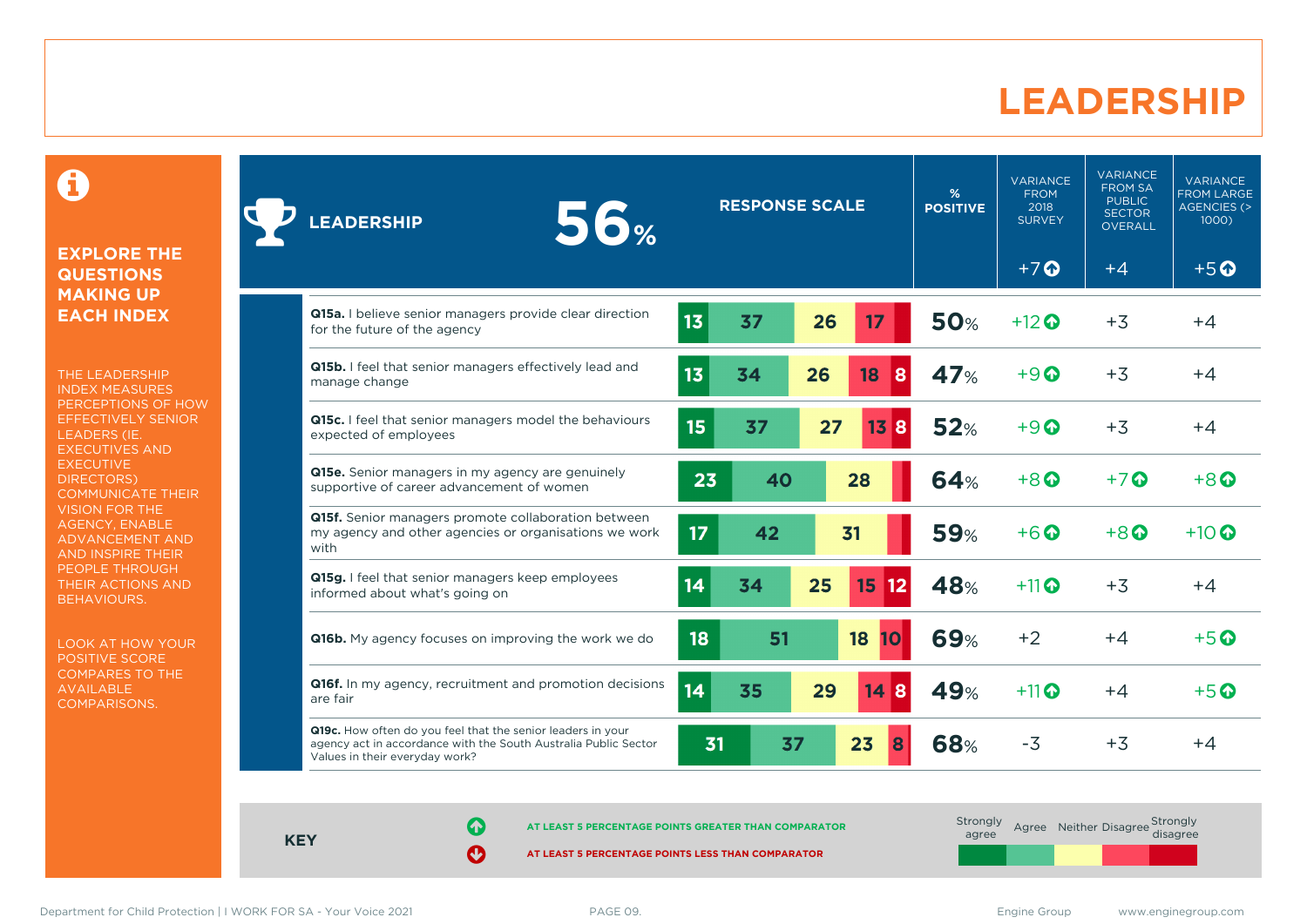### **VALUES**

0

#### **EXPLORE THE QUESTIONS MAKING UP EACH INDEX**

THE VALUES INDEX MEASURES THE EXTENT TO WHICH WE DEMONSTRATE THE SOUTH AUSTRALIAN PUBLIC SECTOR VALUES IN OUR DAY-TO-DAY WORK AND **WHEN** COLLABORATING WITH OTHERS.

THE SA PUBLIC SECTOR VALUES HAVE BEEN DEVELOPED TO MAKE IT EASIER FOR THE SECTOR TO WORK TOGETHER BY SETTING A CONSISTENT SET OF BEHAVIOURS AND PRACTICES FOR ALL EMPLOYEES.

| <b>76%</b><br><b>VALUES</b>                                                                                                                           |    | <b>RESPONSE SCALE</b> |                      | %<br><b>POSITIVE</b> | <b>VARIANCE</b><br><b>FROM</b><br>2018<br><b>SURVEY</b> | <b>VARIANCE</b><br><b>FROM SA</b><br><b>PUBLIC</b><br><b>SECTOR</b><br><b>OVERALL</b> | <b>VARIANCE</b><br><b>FROM LARGE</b><br>AGENCIES (><br>1000 |
|-------------------------------------------------------------------------------------------------------------------------------------------------------|----|-----------------------|----------------------|----------------------|---------------------------------------------------------|---------------------------------------------------------------------------------------|-------------------------------------------------------------|
|                                                                                                                                                       |    |                       |                      |                      | $+1$                                                    | $+2$                                                                                  | $+3$                                                        |
| Q12a. People in my workgroup treat each other with<br>respect                                                                                         | 30 | 46                    | 12 <sub>2</sub><br>9 | 76%                  | $+2$                                                    | $+2$                                                                                  | $+3$                                                        |
| Q12b. The people in my workgroup behave in an<br>accepting manner towards people from diverse<br>backgrounds                                          | 38 | 48                    | 9                    | <b>86%</b>           | $+1$                                                    | $+2$                                                                                  | $+3$                                                        |
| Q12c. People in my workgroup are honest, open and<br>transparent in their dealings with each other                                                    | 25 | 41                    | 19                   | 66%                  | $+1$                                                    | $+2$                                                                                  | $+3$                                                        |
| Q12e. People in my workgroup are committed to<br>workplace safety                                                                                     | 27 | 56                    | 12                   | 83%                  | $+2$                                                    | $-1$                                                                                  | $\circ$                                                     |
| <b>Q12f.</b> People in my workgroup work effectively with other<br>workgroups in my agency to deliver services to our<br>customers                    | 28 | 53                    | 14                   | <b>80%</b>           | $+2$                                                    | $+3$                                                                                  | $+3$                                                        |
| Q16a. In my workplace, people take responsibility for<br>their decisions and actions                                                                  | 12 | 50                    | 22<br>13             | 62%                  | $+2$                                                    | $+1$                                                                                  | $+2$                                                        |
| Q19a. How often do you feel that your agency colleagues act in<br>accordance with the South Australia Public Sector Values in their<br>everyday work? | 34 | 47                    | 16                   | 81%                  | $-2$                                                    | $+3$                                                                                  | $+4$                                                        |



**KEY**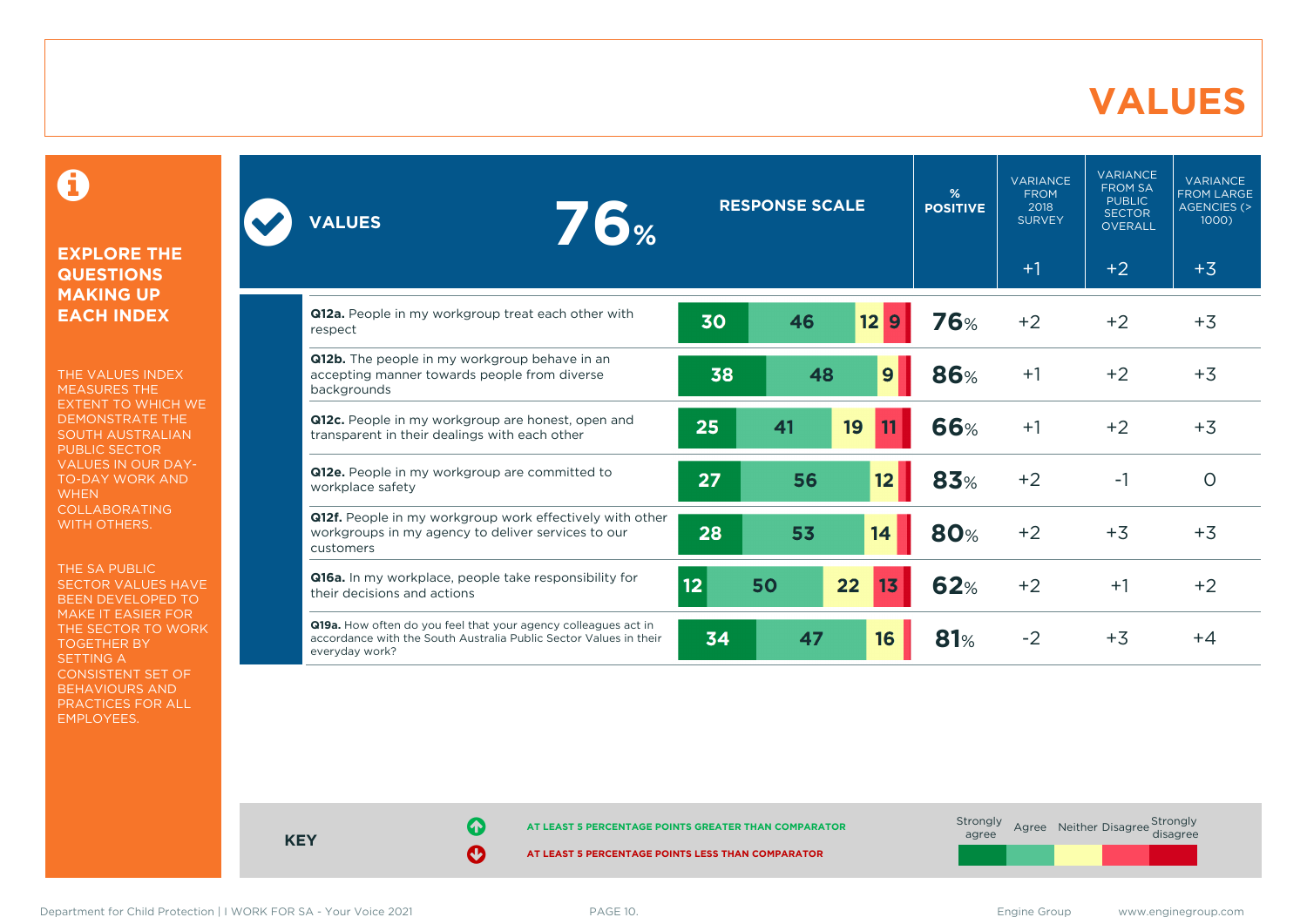### **EMPLOYEE-ORGANISATION ALIGNMENT**

0

**EXPLORE THE QUESTIONS MAKING UP EACH INDEX**

THE EMPLOYEE-**ORGANISATION** ALIGNMENT INDEX MEASURES THE EXTENT TO WHICH EMPLOYEES FEEL ALIGNED TO THE PURPOSE AND OBJECTIVES OF THEIR AGENCY AND EMPOWERED AND ENABLED TO DELIVER.

WHERE DO WE NEED TO IMPROVE?

WHAT DO WE NEED TO DO DIFFERENTLY?

| <b>EMPLOYEE-</b><br>71%<br><b>ORGANISATION</b><br><b>ALIGNMENT</b>                                                              |          | <b>RESPONSE SCALE</b> |              | $\frac{9}{6}$<br><b>POSITIVE</b> | <b>VARIANCE</b><br><b>FROM</b><br>2018<br><b>SURVEY</b> | <b>VARIANCE</b><br><b>FROM SA</b><br><b>PUBLIC</b><br><b>SECTOR</b><br><b>OVERALL</b> | <b>VARIANCE</b><br><b>FROM LARGE</b><br>AGENCIES (><br>$1000$ ) |
|---------------------------------------------------------------------------------------------------------------------------------|----------|-----------------------|--------------|----------------------------------|---------------------------------------------------------|---------------------------------------------------------------------------------------|-----------------------------------------------------------------|
|                                                                                                                                 |          |                       |              |                                  | $+3$                                                    | $\circ$                                                                               | $+1$                                                            |
| Q11a. My job makes good use of my skills and abilities                                                                          | 29       | 52                    | 10B          | <b>80%</b>                       | $+3$                                                    | $+1$                                                                                  | $+2$                                                            |
| Q11b. I understand what is expected of me to do well in<br>my role                                                              | 35       | 53                    |              | 88%                              | $+1$                                                    | $\circ$                                                                               | $\circ$                                                         |
| Q11c. I believe strongly in the purpose and objectives of<br>my agency                                                          | 39       | 47                    | 9            | 87%                              | $+2$                                                    | $+6$ $\odot$                                                                          | $+7$ $\odot$                                                    |
| Q11d. I have the authority to do my job effectively (e.g.<br>the necessary delegation(s), autonomy, level of<br>responsibility) | 25       | 48                    | <b>15 10</b> | 73%                              | $+7$ $\odot$                                            | $-1$                                                                                  | $\circ$                                                         |
| <b>Q11e.</b> The work processes we have in place allow me to<br>be as productive as possible                                    | 12<br>34 | 21                    | 25           | 46%                              | $+4$                                                    | $-5o$                                                                                 | $-4$                                                            |
| Q11g. I understand how my work contributes to my<br>agency's objectives                                                         | 34       | 56                    |              | <b>90%</b>                       | $+2$                                                    | $+4$                                                                                  | $+4$                                                            |
| Q11h. I think it is safe to speak up and challenge the way<br>things are done in this agency                                    | 11<br>30 | 22                    | 13<br>23     | 41%                              | $\circ$                                                 | $-6o$                                                                                 | $-5o$                                                           |
| Q11i. I feel secure in my job                                                                                                   | 21       | 17<br>42              | 14           | 63%                              | $+5$ <sup>O</sup>                                       | $+2$                                                                                  | $+1$                                                            |

**KEY**

**AT LEAST 5 PERCENTAGE POINTS GREATER THAN COMPARATOR**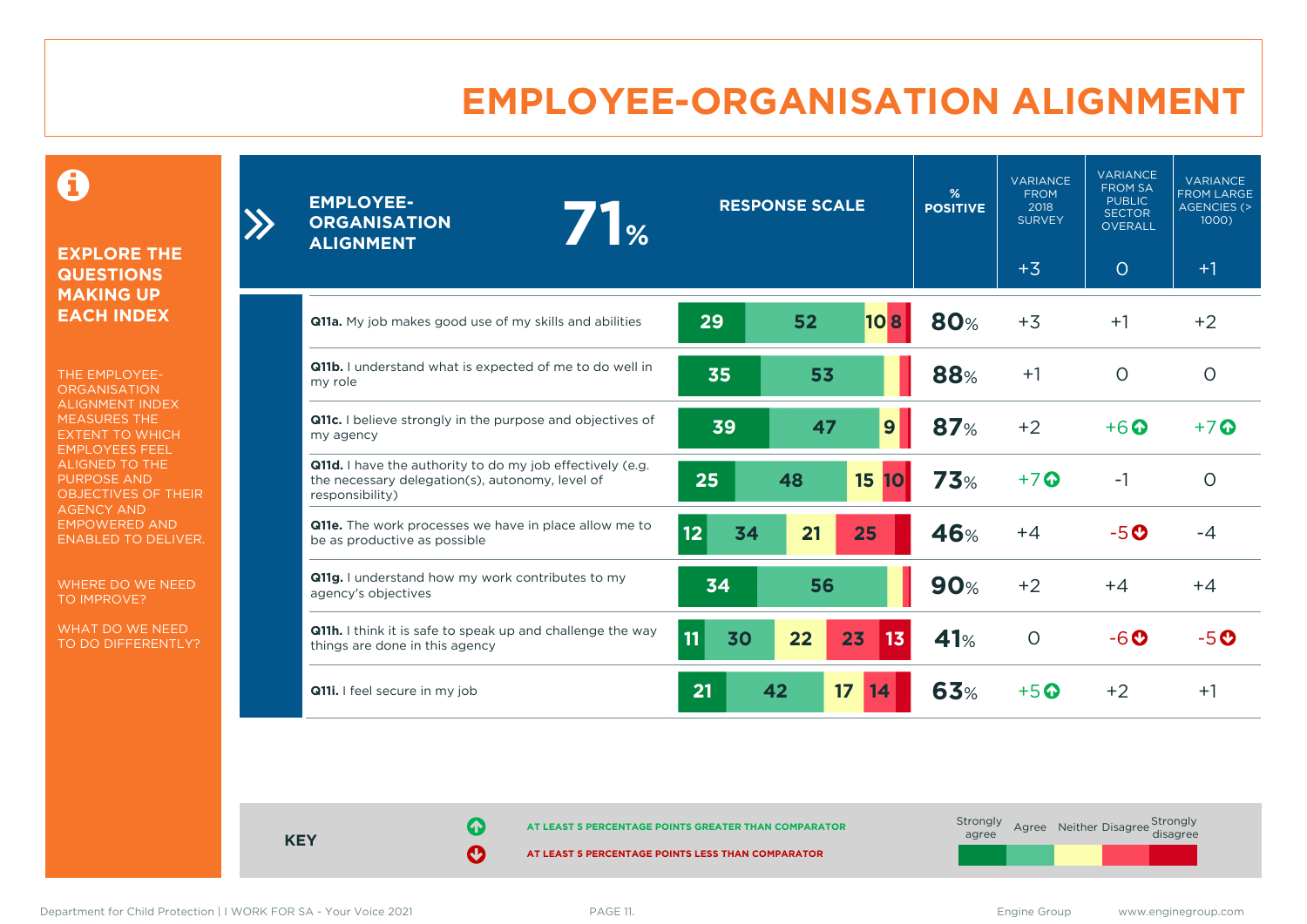### **CAREER AND WORKING CONDITIONS (EMPLOYER OF CHOICE)**

 $\mathbf \Omega$ 

#### **EXPLORE THE QUESTIONS MAKING UP EACH INDEX**

THE CAREER AND **WORKING** CONDITIONS INDEX INDICATES HOW SATISFIED PEOPLE ARE WITH THE CAREER AND **WORKING** CONDITIONS OF THE SOUTH AUSTRALIAN PUBLIC SECTOR.

LOOK AT HOW YOUR POSITIVE SCORE COMPARES TO THE AVAILABLE COMPARISONS.

| <b>CAREER AND WORKING</b><br>60 <sub>%</sub><br><b>CONDITIONS (EMPLOYER</b><br><b>OF CHOICE)</b>                                                                               |                  | <b>RESPONSE SCALE</b> |                         | %<br><b>POSITIVE</b> | <b>VARIANCE</b><br><b>FROM</b><br>2018<br><b>SURVEY</b><br>$+1$ | <b>VARIANCE</b><br><b>FROM SA</b><br><b>PUBLIC</b><br><b>SECTOR</b><br><b>OVERALL</b><br>$+3$ | <b>VARIANCE</b><br><b>FROM LARGE</b><br><b>AGENCIES (&gt;</b><br>1000)<br>$+4$ |
|--------------------------------------------------------------------------------------------------------------------------------------------------------------------------------|------------------|-----------------------|-------------------------|----------------------|-----------------------------------------------------------------|-----------------------------------------------------------------------------------------------|--------------------------------------------------------------------------------|
| <b>Q11j.</b> I am fairly remunerated (e.g. salary, superannuation)<br>for the work that I do                                                                                   | 15 <sub>15</sub> | 42                    | 18<br>16<br>8           | 57%                  | $-4$                                                            | $-3$                                                                                          | $-3$                                                                           |
| <b>Q11k.</b> I am satisfied with my non-monetary employment<br>conditions (e.g. leave, flexible work arrangements, other<br>benefits)                                          | 22               | 47                    | 17<br>10                | <b>69%</b>           | $-3$                                                            | $+1$                                                                                          | $+2$                                                                           |
| Q111. I am satisfied with the recognition I receive for doing<br>a good job                                                                                                    | 16               | 38                    | 21<br>16<br>9           | <b>54%</b>           | $+4$                                                            | $+3$                                                                                          | $+5$ <sup><math>\odot</math></sup>                                             |
| Q11n. I am satisfied with my ability to access and use flexible<br>working arrangements (flexible hours of work, patterns of work,<br>locations of work or other arrangements) | 25               | 43                    | 15 <sub>15</sub><br> 12 | 68%                  | $-2$                                                            | $+6$ $\odot$                                                                                  | $+8$ <sup><math>\odot</math></sup>                                             |
| <b>Q14g.</b> I am satisfied with the opportunities available for<br>career development in my agency                                                                            | 16               | 35                    | 24<br>16<br>8           | 52%                  | $+6$ $\odot$                                                    | $+7$ $\odot$                                                                                  | $+7$ $\odot$                                                                   |
| <b>Q16g.</b> My agency provides opportunities for job mobility<br>(e.g. secondment and/or temporary transfers)                                                                 | 17               | 42                    | 28                      | <b>59%</b>           | $+4$                                                            | $+6$ $\odot$                                                                                  | $+7$ M                                                                         |



Department for Child Protection | I WORK FOR SA - Your Voice 2021 **PAGE 12.** PAGE 12. Engine Group www.enginegroup.com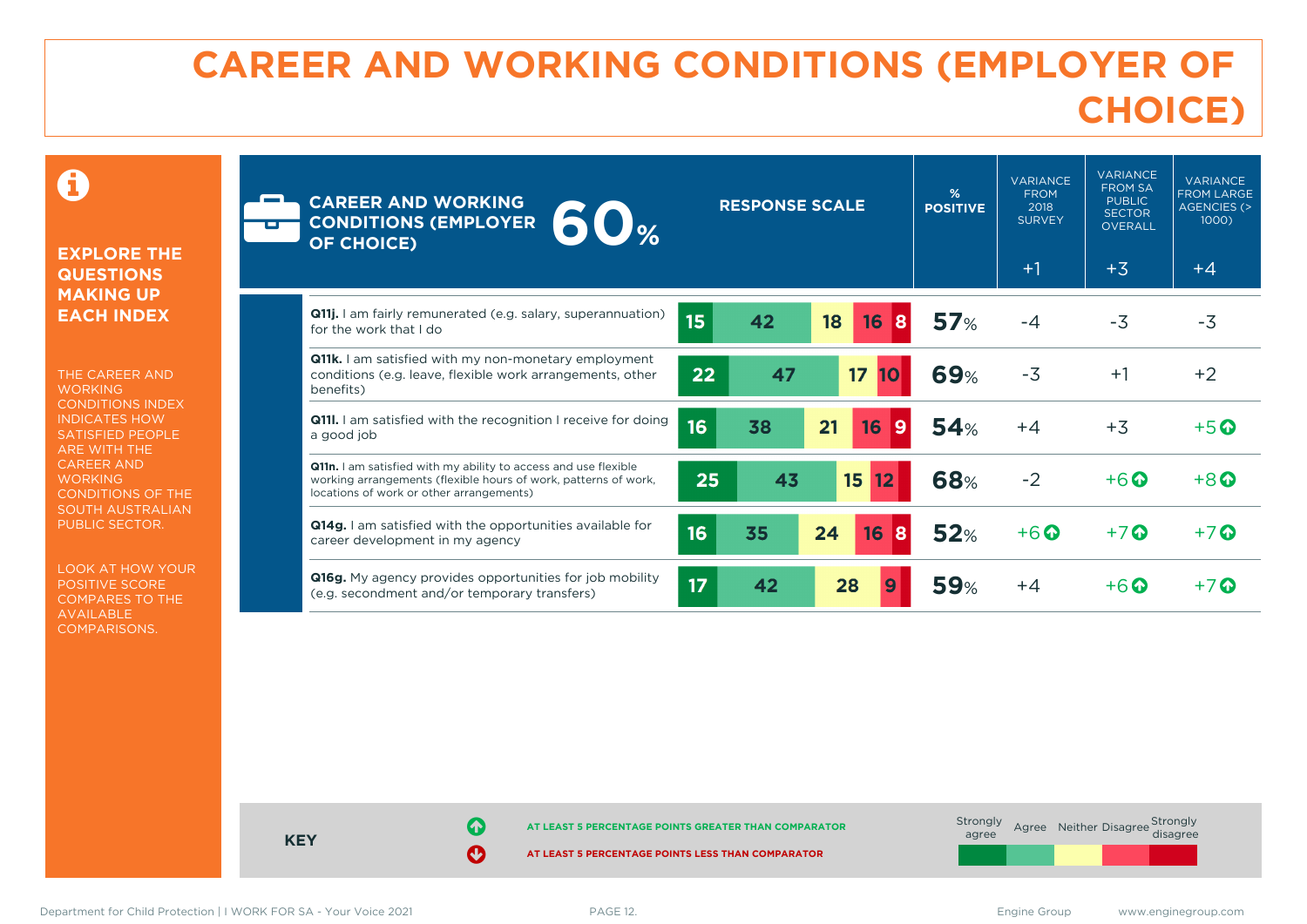### **EMPLOYEE WELLBEING**

0

#### **EXPLORE THE QUESTIONS MAKING UP EACH INDEX**

THE WELLBEING SCORE MEASURES THE EXTENT TO WHICH EMPLOYEES FEEL SUPPORTED IN MAINTAINING THEIR HEALTH AND WELLBEING.

LOOK AT HOW YOUR POSITIVE SCORE COMPARES TO THE AVAILABLE COMPARISONS.

| 58%<br><b>EMPLOYEE WELLBEING</b>                                                                              |                 | <b>RESPONSE SCALE</b> |                              | %<br><b>POSITIVE</b> | <b>VARIANCE</b><br><b>FROM</b><br>2018<br><b>SURVEY</b> | <b>VARIANCE</b><br><b>FROM SA</b><br><b>PUBLIC</b><br><b>SECTOR</b><br>OVERALL | <b>VARIANCE</b><br><b>FROM LARGE</b><br>AGENCIES (><br>1000) |
|---------------------------------------------------------------------------------------------------------------|-----------------|-----------------------|------------------------------|----------------------|---------------------------------------------------------|--------------------------------------------------------------------------------|--------------------------------------------------------------|
|                                                                                                               |                 |                       |                              |                      | $+5$ <sup>O</sup>                                       | $-3$                                                                           | $-1$                                                         |
| <b>Q11f.</b> I am provided with the tools and equipment to do<br>my job safely                                | 19              | 48                    | 17<br>12                     | 68%                  | $+1$                                                    | $-6o$                                                                          | $-5o$                                                        |
| Q12d. My workgroup has the tools and resources to<br>perform well                                             | 16              | 41                    | 20<br>17                     | 57%                  | $+8$ <sup><math>\odot</math></sup>                      | $-2$                                                                           | -1                                                           |
| <b>Q17a.</b> I am satisfied with the policies/practices in place to<br>help me manage my health and wellbeing | 14              | 47                    | 21<br>12                     | <b>60%</b>           | $+12$ $\odot$                                           | $-1$                                                                           | $+1$                                                         |
| <b>Q17b.</b> I think my agency cares about my health and<br>wellbeing                                         | 14              | 36                    | 21<br>17 <sup>2</sup><br> 12 | <b>50%</b>           | $+8$ <sup><math>\odot</math></sup>                      | $-4$                                                                           | $-2$                                                         |
| Q17d. I am able to strike the right balance between my<br>work and home life                                  | 13 <sub>1</sub> | 42                    | 16<br>20<br>8                | <b>55%</b>           | $-2$                                                    | $+1$                                                                           | $+2$                                                         |

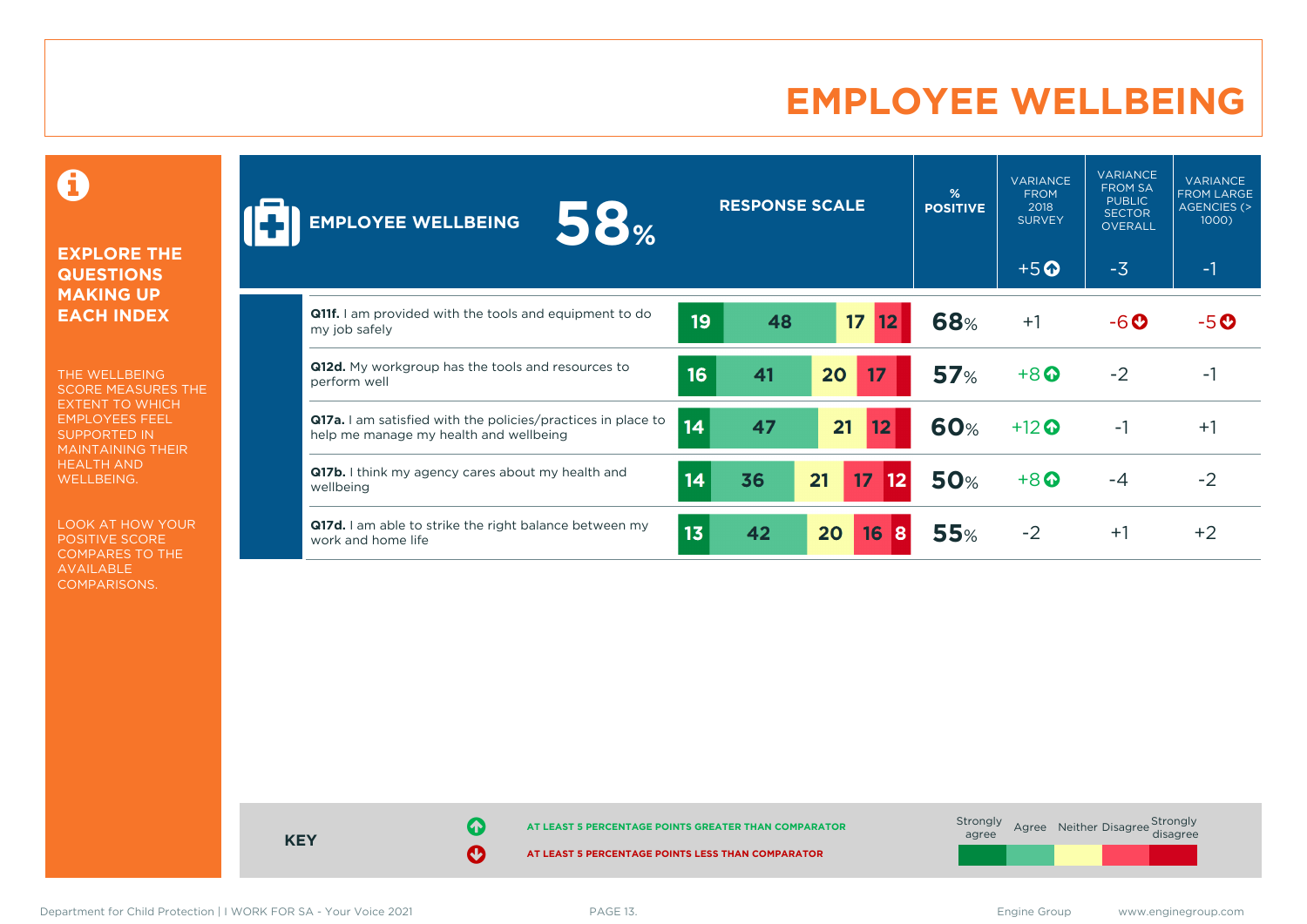### **OPEN COMMENTS**

### Ô

**WHAT ARE YOUR PEOPLE SAYING ABOUT THEIR WORKING EXPERIENCES?**

THE COMMENTS WERE GROUPED INTO THEMES.

THE BAR CHART SHOWS THE TOP 5 THEMES, TO GIVE YOU AN IDEA OF WHERE TO FOCUS.

REVIEW THESE COMMENT THEMES IN THE CONTEXT OF YOUR RESULTS - HOW DO THEY REINFORCE OR PROVIDE ADDITIONAL CONTEXT TO YOUR **RESULTS?** 

### **'What is the one thing the South Australian Public Sector is doing really well?'**

#### **YOUR TOP 5 THEMES:**

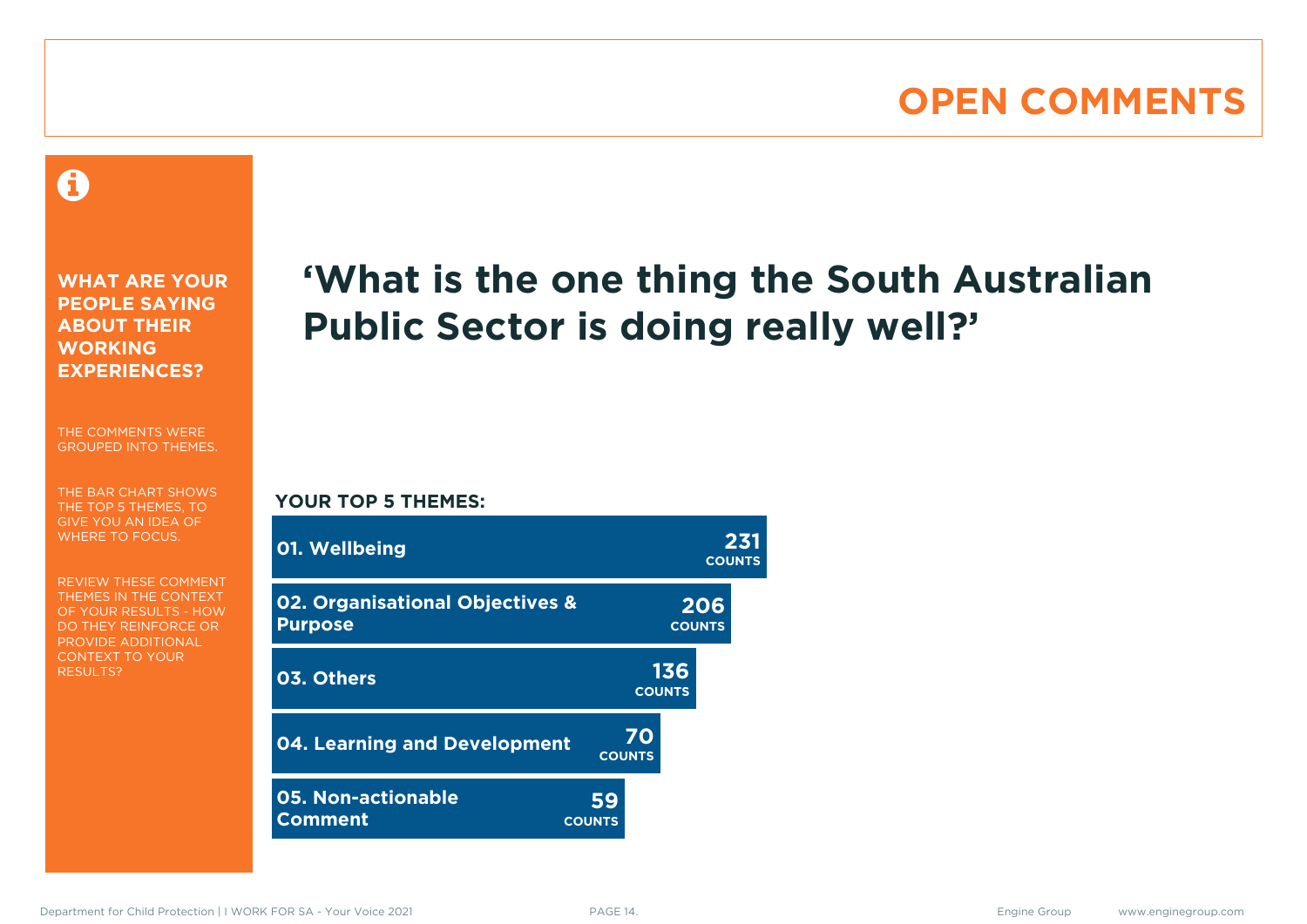### **OPEN COMMENTS**

A

**WHAT ARE YOUR PEOPLE SAYING ABOUT THEIR WORKING EXPERIENCES?**

THE COMMENTS WERE GROUPED INTO THEMES.

THE BAR CHART SHOWS THE TOP 5 THEMES, TO GIVE YOU AN IDEA OF WHERE TO FOCUS.

REVIEW THESE COMMENT THEMES IN THE CONTEXT OF YOUR RESULTS - HOW DO THEY REINFORCE OR PROVIDE ADDITIONAL CONTEXT TO YOUR **RESULTS?** 

### **'What is the most important issue that needs to be addressed across the South Australian Public Sector?'**

**YOUR TOP 5 THEMES:**

| 01. Wellbeing                                     |                      |                      | 410<br><b>COUNTS</b> |
|---------------------------------------------------|----------------------|----------------------|----------------------|
| 02. Organisational Objectives &<br><b>Purpose</b> |                      |                      | 209<br><b>COUNTS</b> |
| 03. Resources                                     |                      | 174<br><b>COUNTS</b> |                      |
| <b>04. Recognition and Reward</b>                 | <b>COUNTS</b>        | 123                  |                      |
| 05. Information &<br><b>Technology</b>            | 113<br><b>COUNTS</b> |                      |                      |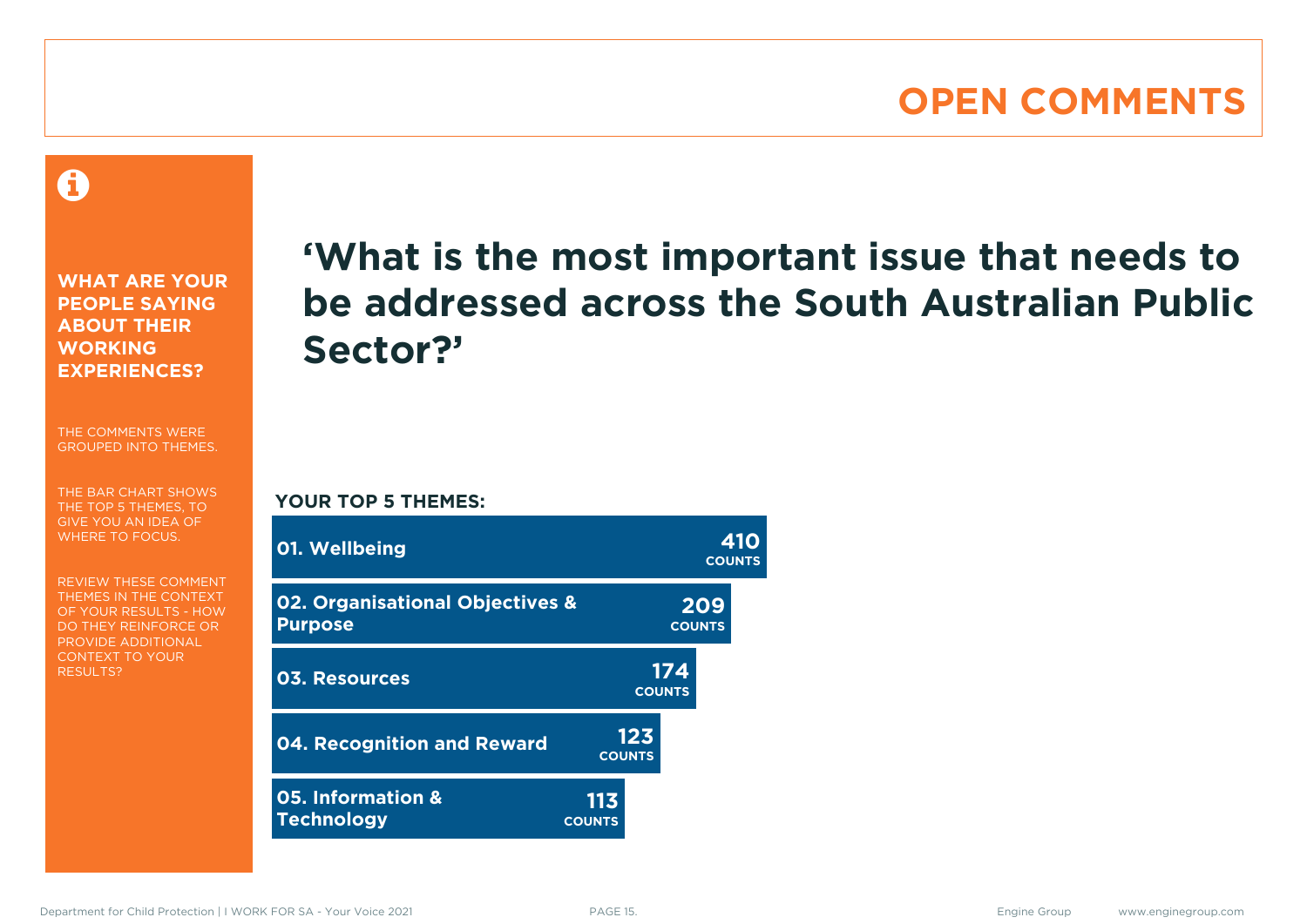### **OTHER QUESTIONS**

0

THESE PAGES SHOW ADDITIONAL QUESTIONS THAT WERE ASKED OF ALL PUBLIC SECTOR EMPLOYEES, THAT ARE NOT INCLUDED IN THE SURVEY INDICES SHOWN ON THE PREVIOUS PAGES.

THE RESULTS OUTLINE THE PROPORTION OF COLLEAGUES RESPONDING POSITIVELY (STRONGLY AGREE + AGREE), NEUTRALLY (NEITHER AGREE NOR DISAGREE) OR **NEGATIVELY** (DISAGREE + STRONGLY DISAGREE).

REVIEW THESE QUESTIONS FOR ADDITIONAL CONTEXT AND INSIGHTS THAT MAY WARRANT FURTHER INVESTIGATION OR ACTION.

|                                                                                                                                                                                       |                      | <b>RESPONSE SCALE</b> |    |    | %<br><b>POSITIVE</b> | <b>VARIANCE</b><br><b>FROM</b><br>2018<br><b>SURVEY</b> | <b>VARIANCE</b><br><b>FROM SA</b><br><b>PUBLIC</b><br><b>SECTOR</b><br><b>OVERALL</b> | <b>VARIANCE</b><br><b>FROM LARGE</b><br><b>AGENCIES (&gt;</b><br>$1000$ ) |
|---------------------------------------------------------------------------------------------------------------------------------------------------------------------------------------|----------------------|-----------------------|----|----|----------------------|---------------------------------------------------------|---------------------------------------------------------------------------------------|---------------------------------------------------------------------------|
| Q11m. I am happy to go the 'extra mile' at work when<br>required                                                                                                                      | 39                   |                       | 47 | 9  | 86%                  | $-6o$                                                   | $+1$                                                                                  | $+2$                                                                      |
| Q13g. My manager takes appropriate action to address<br>underperformance within my workgroup                                                                                          | 23                   | 35                    | 26 | 9  | <b>59%</b>           |                                                         | $+6\Omega$                                                                            | $+7$ $\odot$                                                              |
| Q15d. I feel senior managers in my agency actively<br>engage with employees                                                                                                           | 15                   | 30<br>24              | 20 | 11 | 45%                  |                                                         | $\circ$                                                                               | $+2$                                                                      |
| Q16c. When things go wrong, my agency uses this as an<br>opportunity to review, learn, and improve the management of<br>similar risks                                                 | 17                   | 43                    | 21 | 13 | <b>59%</b>           | $+16$ <sup><math>\odot</math></sup>                     | $+3$                                                                                  | $+3$                                                                      |
| Q16d. My agency is committed to creating a diverse workforce<br>(e.g. gender, age, cultural and linguistic background, disability,<br>Aboriginal and Torres Strait Islander, LGBTIQ+) | 25                   | 51                    |    | 19 | 76%                  | $+8$ $\odot$                                            | $+8$ <sup><math>\odot</math></sup>                                                    | $+8$ <sup><math>\odot</math></sup>                                        |
| Q16e. Personal background is not a barrier to success in my<br>agency (e.g. cultural background, age, disability, sexual<br>orientation, gender etc.)                                 | 25                   | 49                    | 17 |    | 74%                  | $+4$                                                    | $+4$                                                                                  | $+5$ <sup>O</sup>                                                         |
| <b>Q16h.</b> I am confident in relating my agency's<br>Reconciliation Action Plan to my work                                                                                          | 14                   | 41                    | 34 |    | <b>56%</b>           |                                                         | $+12$ $\odot$                                                                         | $+12$ <sup><math>\odot</math></sup>                                       |
| Q16i. I am satisfied with the cultural learning<br>opportunities within my agency                                                                                                     | 23                   | 52                    | 17 |    | <b>75%</b>           |                                                         | $+19$ $\odot$                                                                         | $+18$ $\odot$                                                             |
| Q17c. I feel the level of stress in my job is appropriate                                                                                                                             | 33<br>$\overline{9}$ | 18                    | 23 | 17 | 42%                  |                                                         | $-2$                                                                                  | $\circ$                                                                   |

**KEY**

**AT LEAST 5 PERCENTAGE POINTS GREATER THAN COMPARATOR**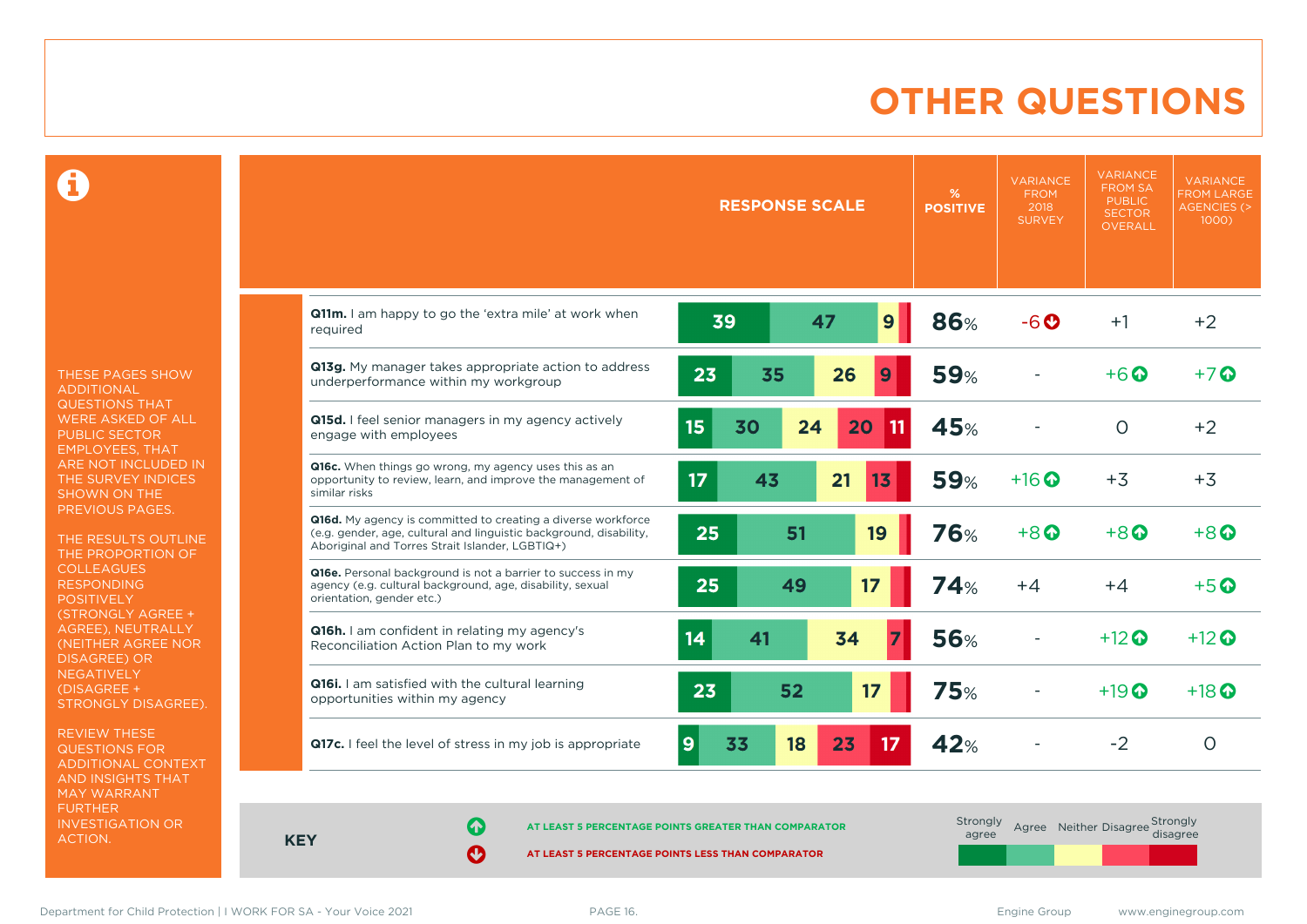### **OTHER QUESTIONS**

 $\mathbf \Omega$ 

THESE PAGES SHOW ADDITIONAL QUESTIONS THAT WERE ASKED OF ALL PUBLIC SECTOR EMPLOYEES, THAT ARE NOT INCLUDED IN THE SURVEY INDICES SHOWN ON THE PREVIOUS PAGES.

THE RESULTS OUTLINE THE PROPORTION OF COLLEAGUES RESPONDING **POSITIVELY** (STRONGLY AGREE + AGREE), NEUTRALLY (NEITHER AGREE NOR DISAGREE) OR NEGATIVELY (DISAGREE + STRONGLY DISAGREE).

REVIEW THESE QUESTIONS FOR ADDITIONAL CONTEXT AND INSIGHTS THAT MAY WARRANT FURTHER INVESTIGATION OR ACTION.

| Q17e. I feel comfortable discussing my mental health and<br>19<br><b>56%</b><br>37<br>18<br>$15 \text{ m}$<br>wellbeing with my manager<br>80%<br>50<br>30<br>16<br>Q20a. I feel a connection with the public sector values<br>Q20b. In my workgroup our everyday actions are guided<br>26<br>48<br>19<br>74%<br>by the Public Sector Values<br>Q28. I believe action will be taken on the results from this<br>35%<br>$\overline{7}$<br>28<br>36<br>18<br>$ 11\rangle$<br>$+10$ $\odot$<br>survey by the sector | <b>RESPONSE SCALE</b> | %<br><b>POSITIVE</b> | <b>VARIANCE</b><br><b>FROM</b><br>2018<br><b>SURVEY</b> | <b>VARIANCE</b><br><b>FROM SA</b><br><b>PUBLIC</b><br><b>SECTOR</b><br><b>OVERALL</b> | <b>VARIANCE</b><br><b>FROM LARGE</b><br>AGENCIES (><br>1000) |
|------------------------------------------------------------------------------------------------------------------------------------------------------------------------------------------------------------------------------------------------------------------------------------------------------------------------------------------------------------------------------------------------------------------------------------------------------------------------------------------------------------------|-----------------------|----------------------|---------------------------------------------------------|---------------------------------------------------------------------------------------|--------------------------------------------------------------|
|                                                                                                                                                                                                                                                                                                                                                                                                                                                                                                                  |                       |                      |                                                         | $+3$                                                                                  | $+4$                                                         |
|                                                                                                                                                                                                                                                                                                                                                                                                                                                                                                                  |                       |                      |                                                         | $+6$ $\odot$                                                                          | $+7$                                                         |
|                                                                                                                                                                                                                                                                                                                                                                                                                                                                                                                  |                       |                      |                                                         | $+9$                                                                                  | $+10$ $\odot$                                                |
|                                                                                                                                                                                                                                                                                                                                                                                                                                                                                                                  |                       |                      |                                                         | $+1$                                                                                  | $+3$                                                         |
| Q29. I believe action will be taken on the results from this<br>8<br>35%<br>27<br>32<br>20<br> 13 <br>survey by my agency                                                                                                                                                                                                                                                                                                                                                                                        |                       |                      |                                                         | $\circ$                                                                               | $+2$                                                         |

|                                                                                                   |                            | <b>RESPONSE SCALE</b>                                                                                     | <b>RESPONSES</b> | %   | <b>VARIANCE</b><br><b>FROM</b><br>2018<br><b>SURVEY</b> | <b>VARIANCE</b><br><b>FROM SA</b><br><b>PUBLIC SECTOR</b><br><b>OVERALL</b> | <b>VARIANCE</b><br><b>FROM</b><br>LARGE<br>AGENCIES (><br>1000) |
|---------------------------------------------------------------------------------------------------|----------------------------|-----------------------------------------------------------------------------------------------------------|------------------|-----|---------------------------------------------------------|-----------------------------------------------------------------------------|-----------------------------------------------------------------|
| Q14a. I have a current performance and development plan that<br>sets out my individual objectives |                            |                                                                                                           | 1356             |     |                                                         |                                                                             |                                                                 |
| Yes                                                                                               |                            |                                                                                                           | 1087             | 80% | $+1$                                                    | $+1$                                                                        | $+$                                                             |
| <b>No</b>                                                                                         |                            |                                                                                                           | 269              | 20% | $-1$                                                    | ٠                                                                           | ÷.                                                              |
|                                                                                                   |                            |                                                                                                           |                  |     |                                                         |                                                                             |                                                                 |
| <b>KEY</b>                                                                                        | 0<br>$\boldsymbol{\Theta}$ | AT LEAST 5 PERCENTAGE POINTS GREATER THAN COMPARATOR<br>AT LEAST 5 PERCENTAGE POINTS LESS THAN COMPARATOR |                  |     | Strongly<br>agree                                       | Agree Neither Disagree                                                      | Strongly<br>disagree                                            |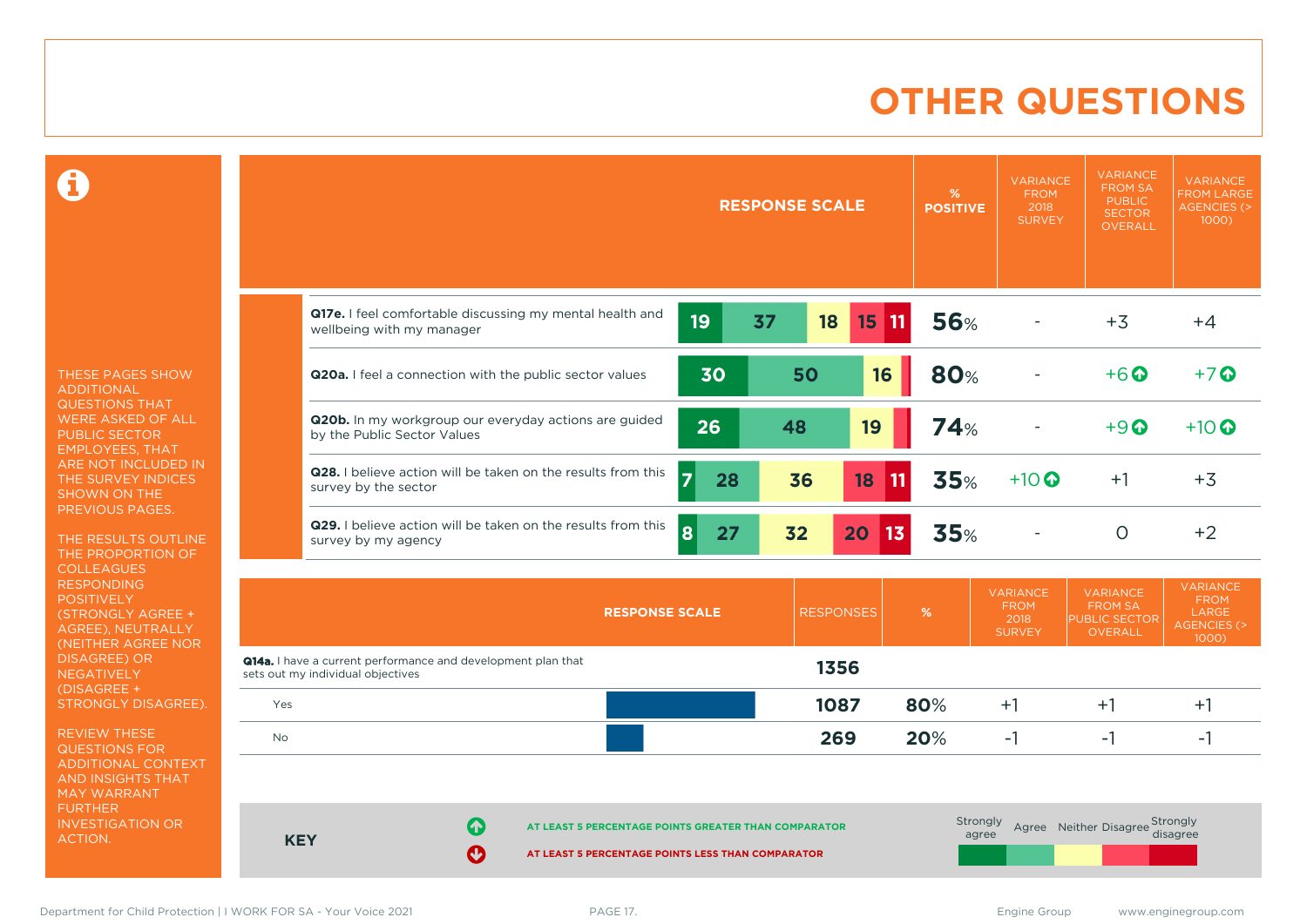### **COVID-19**

 $\mathbf \Omega$ 

THE 2021 SURVEY ASKED QUESTIONS ABOUT HOW EFFECTIVELY AGENCIES MANAGED THE CHANGES REQUIRED AS A RESULT OF COVID-19.

REVIEW THE RESULTS AND IDENTIFY SPECIFIC AREAS OF ACTION THAT MAY BE REQUIRED AS A RESULT - WHAT DO YOU NEED TO FOCUS ON FOR IMPROVEMENT?

REFLECT ON THIS INFORMATION TO UNDERSTAND HOW EMPLOYEES FEEL YOUR AGENCY WAS ABLE TO RAPIDLY ADAPT TO THE COVID-19 SITUATION. THIS CAN BE USED TO INFORM FUTURE ACTIONS REQUIRED WHEN OUR EXTERNAL **CIRCUMSTANCES** CHANGE.

|            |                                                                                                                                                                                                        |                       | <b>RESPONSE SCALE</b> |                  | %<br><b>POSITIVE</b> | <b>VARIANCE</b><br><b>FROM</b><br>2018<br><b>SURVEY</b> | <b>VARIANCE</b><br><b>FROM SA</b><br><b>PUBLIC</b><br><b>SECTOR</b><br>OVERALL | <b>VARIANCE</b><br><b>FROM LARGE</b><br><b>AGENCIES (&gt;</b><br>$1000$ )        |
|------------|--------------------------------------------------------------------------------------------------------------------------------------------------------------------------------------------------------|-----------------------|-----------------------|------------------|----------------------|---------------------------------------------------------|--------------------------------------------------------------------------------|----------------------------------------------------------------------------------|
|            | Q18a. I believe my agency provided sufficient resources and<br>arrangements to help me feel safe (e.g. physical distancing<br>measures, working from home arrangements, face masks, hand<br>sanitiser) | 24                    | 50                    | 13<br>8          | <b>75%</b>           |                                                         | $-2$                                                                           | $-1$                                                                             |
|            | Q18b. My manager provided me with sufficient direction<br>about my priorities                                                                                                                          | 22                    | 51                    | 18               | <b>73%</b>           |                                                         | $+1$                                                                           | $+2$                                                                             |
|            | <b>Q18c.</b> I was satisfied with the communications I received<br>from senior managers about changes impacting my work                                                                                | 20                    | 45                    | 19<br><b>10</b>  | 66%                  |                                                         | $\circ$                                                                        | $+1$                                                                             |
|            | Q18d. During this time, I felt that my manager cared about my<br>wellbeing (if you have more than one manager, consider the<br>manager who you report to most frequently)                              | 25                    | 45                    | 17               | <b>70%</b>           |                                                         | $\circ$                                                                        | $+1$                                                                             |
|            | Q18e. I felt that my workgroup went the extra mile to<br>support each other                                                                                                                            | 32                    | 44                    | 18               | <b>76%</b>           |                                                         | $+1$                                                                           | $+2$                                                                             |
|            |                                                                                                                                                                                                        | <b>RESPONSE SCALE</b> |                       | <b>RESPONSES</b> | %                    | <b>VARIANCE</b><br><b>FROM</b><br>2018<br><b>SURVEY</b> | <b>VARIANCE</b><br><b>FROM SA</b><br><b>PUBLIC SECTOR</b><br><b>OVERALL</b>    | <b>VARIANCE</b><br><b>FROM</b><br><b>LARGE</b><br><b>AGENCIES (&gt;</b><br>1000) |
|            | <b>Q18f.</b> Were you mobilised to another agency or another role<br>within your agency because of COVID-19 requirements?                                                                              |                       |                       | 1423             |                      |                                                         |                                                                                |                                                                                  |
| Yes        |                                                                                                                                                                                                        |                       |                       | 65               | 5%                   | ۰                                                       | $-4$                                                                           | $-4$                                                                             |
| No         |                                                                                                                                                                                                        |                       |                       | 1299             | 91%                  | ۳                                                       | $+3$                                                                           | $+3$                                                                             |
| Not sure   |                                                                                                                                                                                                        |                       |                       | 59               | 4%                   | ÷                                                       | $+1$                                                                           | $+1$                                                                             |
| <b>KEY</b> | 61<br>AT LEAST 5 PERCENTAGE POINTS GREATER THAN COMPARATOR<br>Ø<br>AT LEAST 5 PERCENTAGE POINTS LESS THAN COMPARATOR                                                                                   |                       |                       |                  | Strongly<br>agree    |                                                         | Agree Neither Disagree Strongly                                                | disagree                                                                         |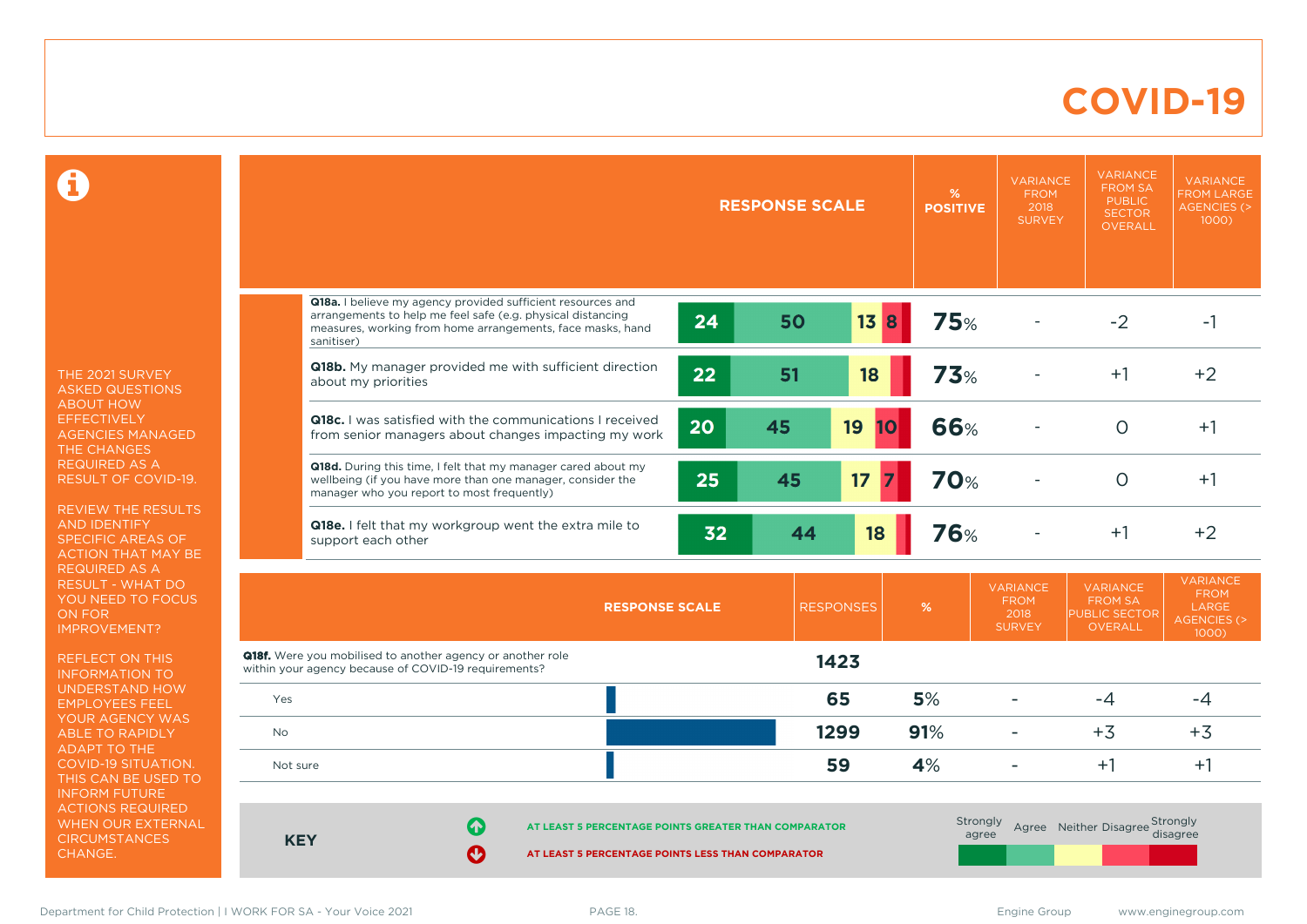0

THESE QUESTIONS GIVE YOU VALUABLE INSIGHT INTO THE REASONS YOUR EMPLOYEES JOINED THE PUBLIC SECTOR, AND THEIR REASONS FOR WANTING TO STAY OR LEAVE.

WHAT DOES THIS TELL YOU ABOUT YOUR CURRENT EMPLOYEE VALUE PROPOSITION?

IS THERE ROOM FOR IMPROVEMENT?

|                                                                                                       | <b>RESPONSE SCALE</b> | <b>RESPONSES</b> | %   | <b>VARIANCE</b><br><b>FROM</b><br>2018<br><b>SURVEY</b> | <b>VARIANCE</b><br><b>FROM SA</b><br><b>PUBLIC SECTOR</b><br><b>OVERALL</b> | <b>VARIANCE</b><br><b>FROM</b><br>LARGE<br><b>AGENCIES (&gt;</b><br>1000) |
|-------------------------------------------------------------------------------------------------------|-----------------------|------------------|-----|---------------------------------------------------------|-----------------------------------------------------------------------------|---------------------------------------------------------------------------|
| <b>Q21.</b> Which of the following describes why you joined the public<br>sector? [Multiple Response] |                       | 4174             |     |                                                         |                                                                             |                                                                           |
| Type of work offered                                                                                  |                       | 868              | 21% | $+21$                                                   | $\circ$                                                                     | $\circ$                                                                   |
| Job security and stability                                                                            |                       | 836              | 20% | $+2$                                                    | $\circ$                                                                     | O                                                                         |
| Service to the general public                                                                         |                       | 652              | 16% | $+16$ <sup>O</sup>                                      | $\circ$                                                                     | $\circ$                                                                   |
| T The work aligned with my job skills/experience                                                      |                       | 828              | 20% | $+3$                                                    | $\circ$                                                                     | $+1$                                                                      |
| The department I work for                                                                             |                       | 399              | 10% | $-4$                                                    | $+3$                                                                        | $+3$                                                                      |
| Geographical location                                                                                 |                       | 229              | 5%  | $-12$ <sup>O</sup>                                      | $-1$                                                                        | $-2$                                                                      |
| Remuneration                                                                                          |                       | 186              | 4%  | $\circ$                                                 | $-1$                                                                        | $-1$                                                                      |
| Workplace culture                                                                                     |                       | 126              | 3%  | $-2$                                                    | $-1$                                                                        | $-1$                                                                      |
| Other                                                                                                 |                       | 50               | 1%  | $\circ$                                                 | $\circ$                                                                     | O                                                                         |
| <b>Q22.</b> Which of the following statements best reflect your<br>working life intentions?           |                       | 1406             |     |                                                         |                                                                             |                                                                           |
| I want to stay in my agency long-term                                                                 |                       | 1004             | 71% |                                                         | $-5o$                                                                       | $-5o$                                                                     |
| I want to leave my agency but stay in the public sector                                               |                       | 321              | 23% |                                                         | $+6$ <sup>O</sup>                                                           | $+7$                                                                      |
| I want to leave the public sector                                                                     |                       | 81               | 6%  |                                                         | $-2$                                                                        | $-2$                                                                      |

**KEY** 

**TEXT CHANGE SINCE 2018 SURVEY**

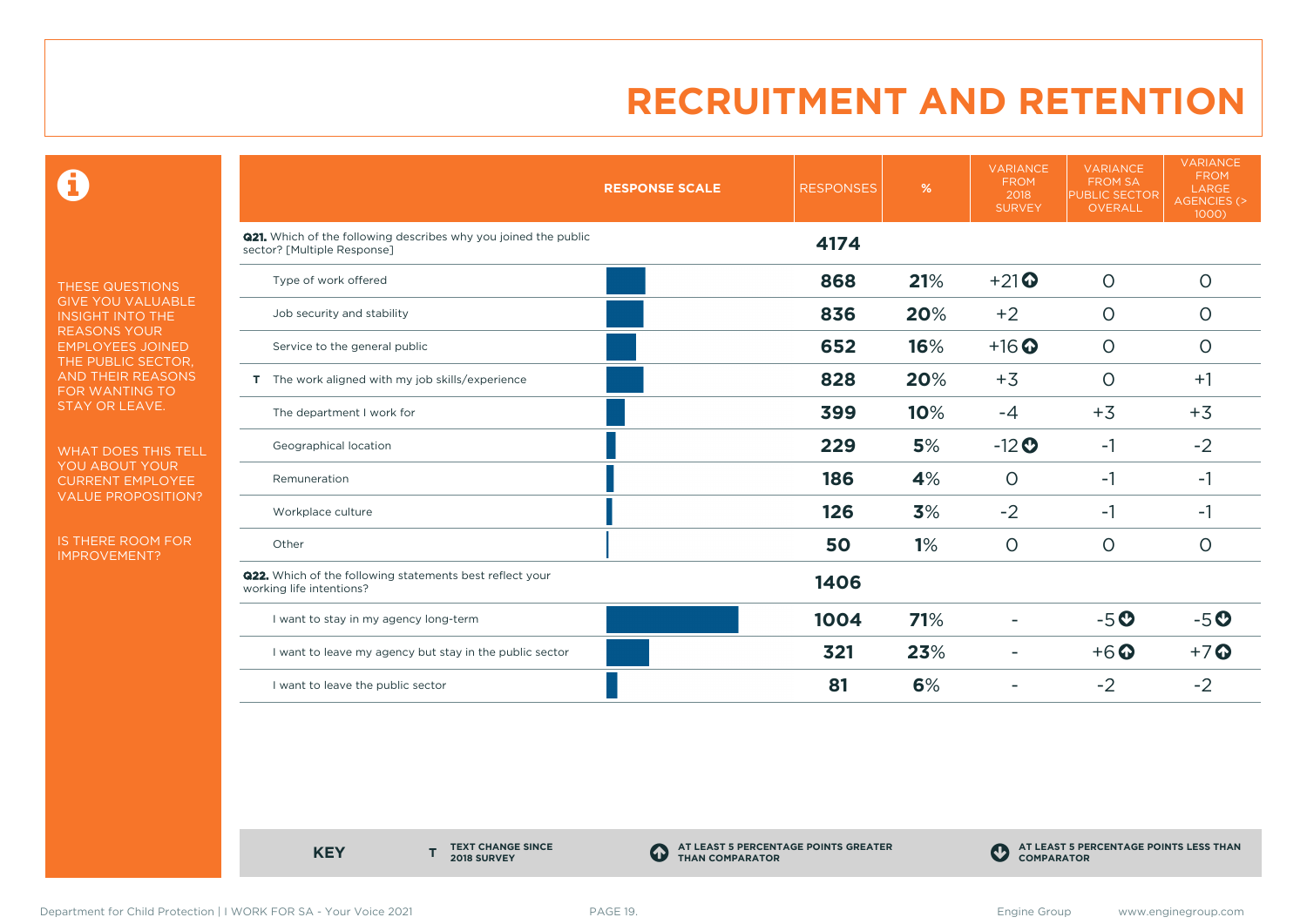0

THESE QUESTIONS GIVE YOU VALUABLE INSIGHT INTO THE REASONS YOUR EMPLOYEES JOINED THE PUBLIC SECTOR, AND THEIR REASONS FOR WANTING TO STAY OR LEAVE.

WHAT DOES THIS TELL YOU ABOUT YOUR CURRENT EMPLOYEE VALUE PROPOSITION?

IS THERE ROOM FOR IMPROVEMENT?

|                                                                                                 | <b>RESPONSE SCALE</b> | <b>RESPONSES</b> | %   | <b>VARIANCE</b><br><b>FROM</b><br>2018<br><b>SURVEY</b> | <b>VARIANCE</b><br><b>FROM SA</b><br><b>PUBLIC SECTOR</b><br>OVERALL | <b>VARIANCE</b><br><b>FROM</b><br>LARGE<br>AGENCIES (><br>1000) |
|-------------------------------------------------------------------------------------------------|-----------------------|------------------|-----|---------------------------------------------------------|----------------------------------------------------------------------|-----------------------------------------------------------------|
| Q23a. Which of the following describes your reasons for<br>wanting to stay? [Multiple Response] |                       | 4815             |     |                                                         |                                                                      |                                                                 |
| Long term career progression                                                                    |                       | 440              | 9%  |                                                         | $+2$                                                                 | $+2$                                                            |
| Type of work offered                                                                            |                       | 621              | 13% |                                                         | $\circ$                                                              | $\circ$                                                         |
| <b>Employment conditions</b>                                                                    |                       | 398              | 8%  |                                                         | $-2$                                                                 | $-2$                                                            |
| Job security and stability                                                                      |                       | 643              | 13% |                                                         | $\circ$                                                              | $-1$                                                            |
| Service to the general public                                                                   |                       | 494              | 10% |                                                         | $\circ$                                                              | $\circ$                                                         |
| The work aligns with my job skills/experience                                                   |                       | 643              | 13% |                                                         | $\circ$                                                              | $\circ$                                                         |
| The department I work for                                                                       |                       | 394              | 8%  |                                                         | $+1$                                                                 | $+1$                                                            |
| Geographical location                                                                           |                       | 218              | 5%  |                                                         | $-1$                                                                 | $-1$                                                            |
| Remuneration                                                                                    |                       | 193              | 4%  |                                                         | $-1$                                                                 | $-1$                                                            |
| Workplace culture                                                                               |                       | 218              | 5%  | ۰                                                       | $-1$                                                                 | $\circ$                                                         |
| Confidence in immediate manager                                                                 |                       | 363              | 8%  |                                                         | $+1$                                                                 | $+1$                                                            |
| Confidence in senior management                                                                 |                       | 159              | 3%  |                                                         | $\circ$                                                              | $\circ$                                                         |
| Other                                                                                           |                       | 31               | 1%  |                                                         | $\circ$                                                              | 0                                                               |

**KEY C** 

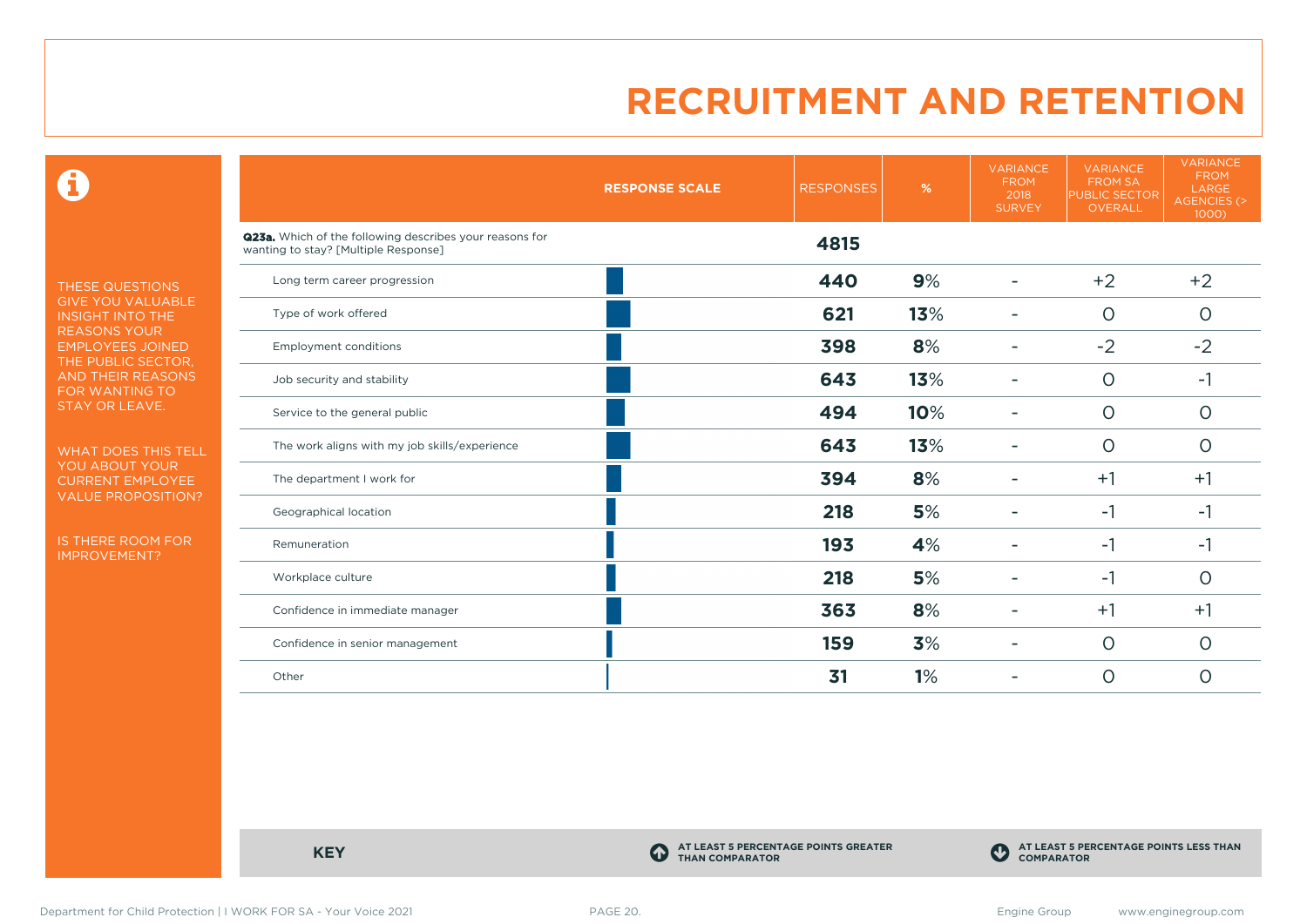0

THESE QUESTIONS GIVE YOU VALUABLE INSIGHT INTO THE REASONS YOUR EMPLOYEES JOINED THE PUBLIC SECTOR, AND THEIR REASONS FOR WANTING TO STAY OR LEAVE.

WHAT DOES THIS TELL YOU ABOUT YOUR CURRENT EMPLOYEE VALUE PROPOSITION?

IS THERE ROOM FOR IMPROVEMENT?

|                                                                                 | <b>RESPONSE SCALE</b> | <b>RESPONSES</b> | %   | <b>VARIANCE</b><br><b>FROM</b><br>2018<br><b>SURVEY</b> | <b>VARIANCE</b><br><b>FROM SA</b><br><b>PUBLIC SECTOR</b><br>OVERALL | <b>VARIANCE</b><br><b>FROM</b><br>LARGE<br>AGENCIES (><br>1000) |
|---------------------------------------------------------------------------------|-----------------------|------------------|-----|---------------------------------------------------------|----------------------------------------------------------------------|-----------------------------------------------------------------|
| <b>Q23b.</b> Which of the following best describes when you intend to<br>leave? |                       | 397              |     |                                                         |                                                                      |                                                                 |
| I want to leave within 12 months                                                |                       | 152              | 38% | $\overline{\phantom{a}}$                                | ÷.                                                                   |                                                                 |
| I want to leave within 1-2 years                                                |                       | <b>110</b>       | 28% | $\overline{\phantom{a}}$                                | $+1$                                                                 | $+1$                                                            |
| I want to leave within 2-5 years                                                |                       | 97               | 24% | ۰                                                       | $+1$                                                                 |                                                                 |
| I want to leave within 5+ years                                                 |                       | 38               | 10% | ۰                                                       | ۰                                                                    |                                                                 |

**KEY C** 

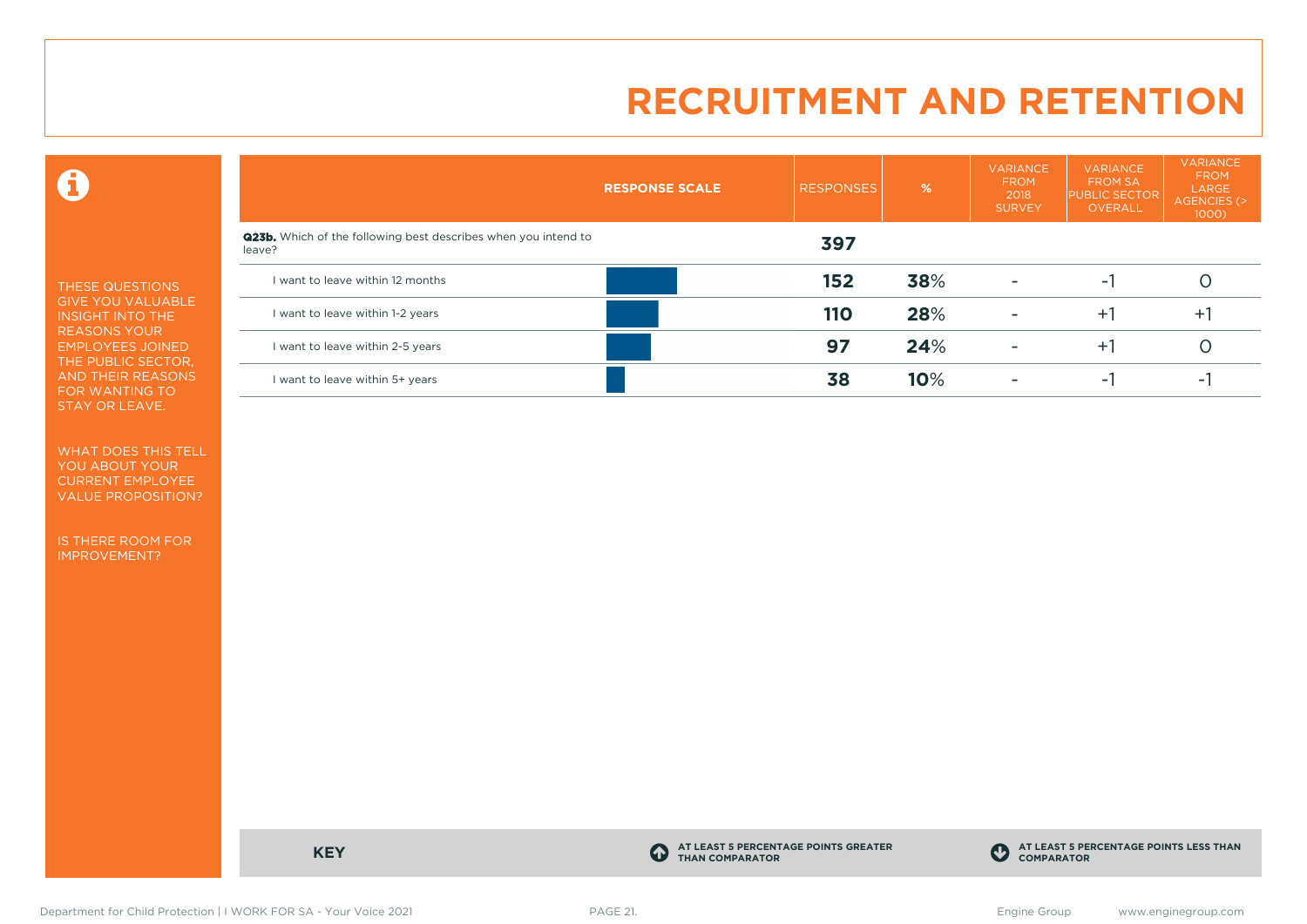0

THESE QUESTIONS GIVE YOU VALUABLE INSIGHT INTO THE REASONS YOUR EMPLOYEES JOINED THE PUBLIC SECTOR, AND THEIR REASONS FOR WANTING TO STAY OR LEAVE.

WHAT DOES THIS TELL YOU ABOUT YOUR CURRENT EMPLOYEE VALUE PROPOSITION?

IS THERE ROOM FOR IMPROVEMENT?

|                                                                                                 | <b>RESPONSE SCALE</b> | <b>RESPONSES</b> | %   | <b>VARIANCE</b><br><b>FROM</b><br>2018<br><b>SURVEY</b> | <b>VARIANCE</b><br><b>FROM SA</b><br><b>PUBLIC SECTOR</b><br>OVERALL | <b>VARIANCE</b><br><b>FROM</b><br>LARGE<br>AGENCIES (><br>1000) |
|-------------------------------------------------------------------------------------------------|-----------------------|------------------|-----|---------------------------------------------------------|----------------------------------------------------------------------|-----------------------------------------------------------------|
| Q23c. Which of the following describe your reasons for wanting<br>to leave? [Multiple Response] |                       | 1565             |     |                                                         |                                                                      |                                                                 |
| T There is a lack of future career opportunities                                                |                       | 153              | 10% | $-10$                                                   | $-1$                                                                 | $-1$                                                            |
| I want to try a different type of work or I am seeking a<br>career change                       |                       | <b>150</b>       | 10% | $-2$                                                    | $+2$                                                                 | $+3$                                                            |
| I am not fulfilled by the role I am in                                                          |                       | 134              | 9%  | $+9$ <sup><math>\odot</math></sup>                      | $-1$                                                                 | $\circ$                                                         |
| T My expectations have not been met                                                             |                       | 87               | 6%  | $-9O$                                                   | $\circ$                                                              | $\circ$                                                         |
| I am pursuing the next phase in my life/career journey                                          |                       | 142              | 9%  | $+9$ <sup><math>\odot</math></sup>                      | $\circ$                                                              | $\circ$                                                         |
| My workload is not manageable                                                                   |                       | 12 <sub>3</sub>  | 8%  | $+8$ <sup><math>\odot</math></sup>                      | $+1$                                                                 | $+1$                                                            |
| I am not satisfied with my employment conditions                                                |                       | 93               | 6%  | $+6$ <sup>O</sup>                                       | $\circ$                                                              | $\circ$                                                         |
| The work does not fully utilise my skills and abilities                                         |                       | 112              | 7%  | $+7$ <sup>O</sup>                                       | $-1$                                                                 | -1                                                              |
| I do not like the workplace culture                                                             |                       | 142              | 9%  | $-2$                                                    | $\circ$                                                              | O                                                               |
| There is a lack of job security                                                                 |                       | 37               | 2%  | $+2$                                                    | $-1$                                                                 | -1                                                              |
| I lack confidence in senior managers                                                            |                       | 164              | 10% | $+10$                                                   | $+1$                                                                 | $+1$                                                            |
| I am not satisfied with my current manager                                                      |                       | 77               | 5%  | $+5$ <sup>O</sup>                                       | -1                                                                   | $-1$                                                            |
| Experiences of bullying, harassment or discrimination                                           |                       | 94               | 6%  | $+6$ <sup>O</sup>                                       | $\circ$                                                              | $-1$                                                            |
| Other                                                                                           |                       | 57               | 4%  | $+4$                                                    | 0                                                                    | O                                                               |

**KEY** 

**TEXT CHANGE SINCE 2018 SURVEY**

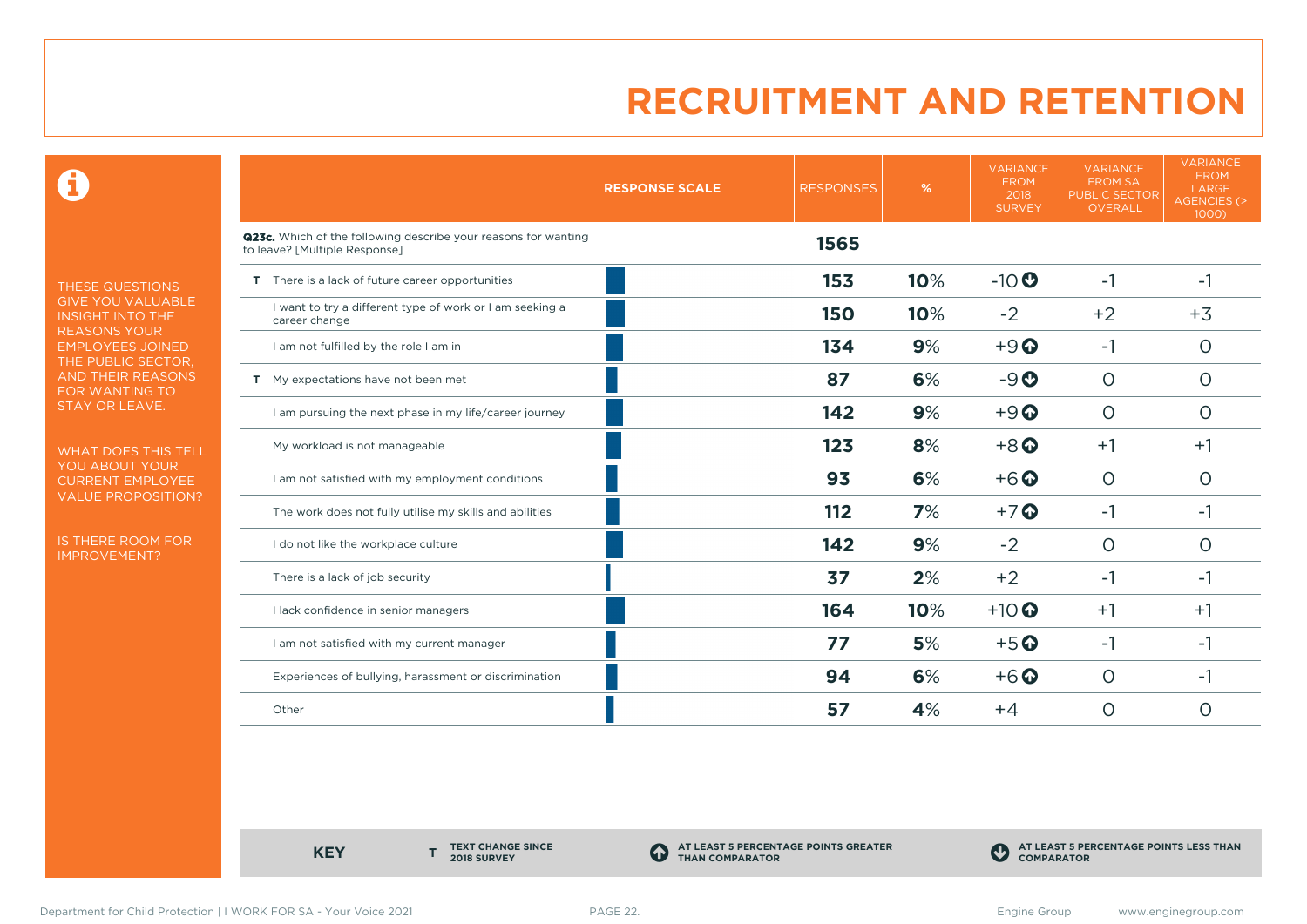$\mathbf \Omega$ 

THESE RESULTS GIVE YOU INSIGHT INTO THE EXTENT TO WHICH BULLYING AND HARASSMENT HAVE BEEN EXPERIENCED OR OBSERVED IN YOUR AGENCY / TEAM.

WHAT ACTION DO YOU NEED TO TAKE IN RESPONSE TO THESE RESULTS?

|                                                                                                                                          | <b>RESPONSE SCALE</b> | <b>RESPONSES</b> | %   | <b>VARIANCE</b><br><b>FROM</b><br>2018<br><b>SURVEY</b> | <b>VARIANCE</b><br><b>FROM SA</b><br>PUBLIC SECTOR<br>OVERALL | <b>VARIANCE</b><br><b>FROM</b><br>LARGE<br><b>AGENCIES (&gt;</b><br>1000) |
|------------------------------------------------------------------------------------------------------------------------------------------|-----------------------|------------------|-----|---------------------------------------------------------|---------------------------------------------------------------|---------------------------------------------------------------------------|
| Q24. During the last 12 months, have you witnessed harassment<br>(including sexual harassment) or bullying in your current<br>workplace? |                       | 1411             |     |                                                         |                                                               |                                                                           |
| Yes                                                                                                                                      |                       | 401              | 28% | $-13$ <sup>O</sup>                                      | $-1$                                                          | $-2$                                                                      |
| <b>No</b>                                                                                                                                |                       | 889              | 63% | $+15$ <sup>O</sup>                                      | $+1$                                                          | $+2$                                                                      |
| Not sure                                                                                                                                 |                       | 121              | 9%  | $-2$                                                    | $\circ$                                                       | $\circ$                                                                   |
| Q24a. What did you do in response to the bullying and<br>harassment you witnessed? [Multiple Response]                                   |                       | 884              |     |                                                         |                                                               |                                                                           |
| Submitted a report through the agency's formal WHS<br>system                                                                             |                       | 25               | 3%  | ÷                                                       | $-1$                                                          | $-1$                                                                      |
| Approached the person and asked them to stop                                                                                             |                       | 86               | 10% | $\blacksquare$                                          | $-1$                                                          | $-1$                                                                      |
| Approached the victim and offered support                                                                                                |                       | 208              | 24% | ÷.                                                      | $\Omega$                                                      | $\circ$                                                                   |
| Took leave                                                                                                                               |                       | 53               | 6%  | ÷                                                       | $+1$                                                          | $+1$                                                                      |
| Left the role/team/agency                                                                                                                |                       | 31               | 4%  | ۰                                                       | $+1$                                                          | $+1$                                                                      |
| Sought support from a colleague                                                                                                          |                       | 144              | 16% |                                                         | $+1$                                                          | $+1$                                                                      |
| Sought support from a manager                                                                                                            |                       | 143              | 16% |                                                         | $\circ$                                                       | $\circ$                                                                   |
| Accessed counselling through the agency's Employee<br>Assistance Program                                                                 |                       | 51               | 6%  | $\overline{\phantom{0}}$                                | $+1$                                                          | $+1$                                                                      |
| Accessed professional help                                                                                                               |                       | 35               | 4%  | ÷                                                       | $\Omega$                                                      | $\circ$                                                                   |
| Lodged a grievance or complaint                                                                                                          |                       | 25               | 3%  | $\blacksquare$                                          | $-2$                                                          | $-2$                                                                      |
| Nothing                                                                                                                                  |                       | 48               | 5%  | $\blacksquare$                                          | $\circ$                                                       | $\Omega$                                                                  |
| Other                                                                                                                                    |                       | 35               | 4%  |                                                         | $-1$                                                          | $\circ$                                                                   |

**KEY C** 

**AT LEAST 5 PERCENTAGE POINTS GREATER THAN COMPARATOR**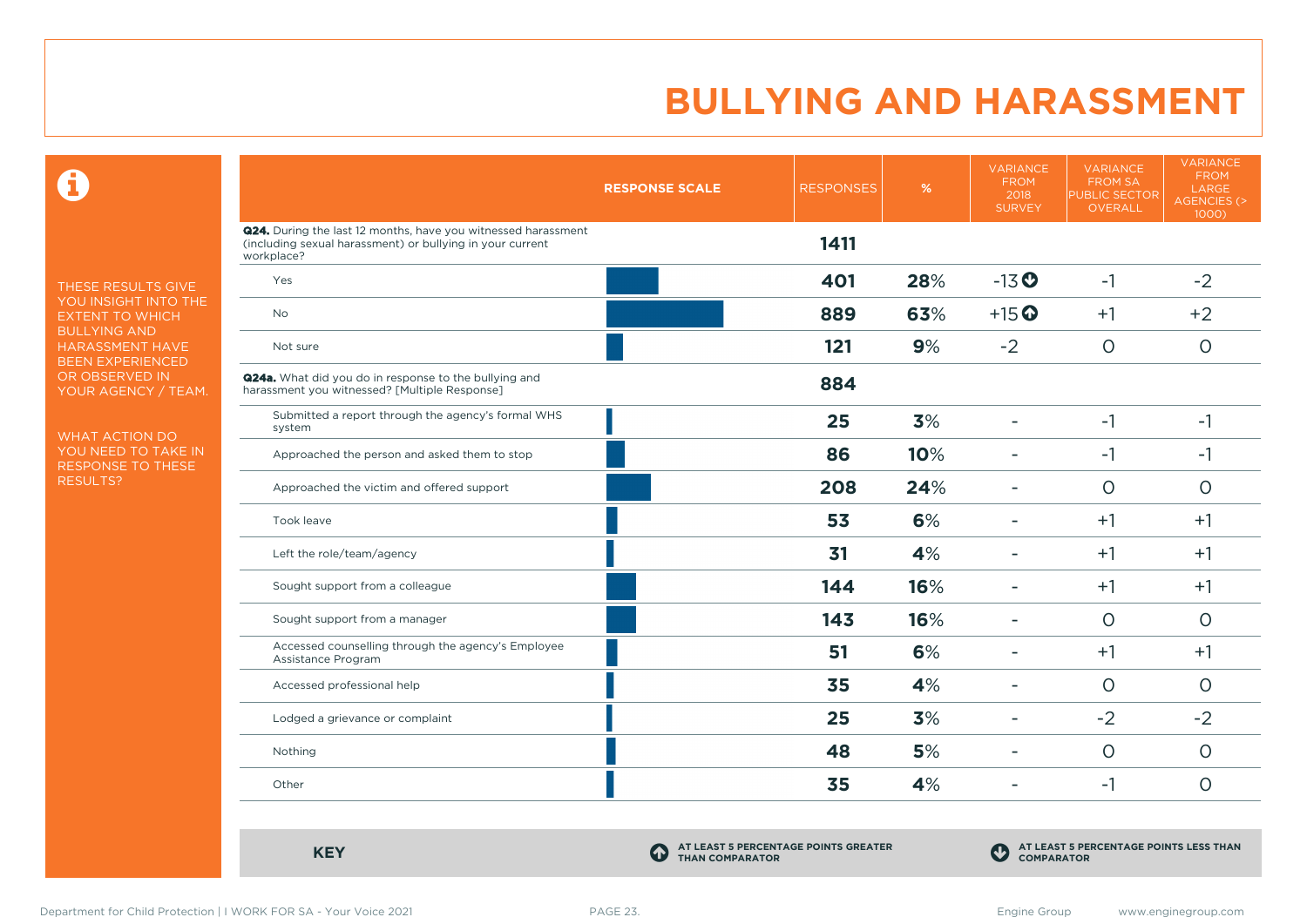0

THESE RESULTS GIVE YOU INSIGHT INTO THE EXTENT TO WHICH BULLYING AND HARASSMENT HAVE BEEN EXPERIENCED OR OBSERVED IN YOUR AGENCY / TEAM.

WHAT ACTION DO YOU NEED TO TAKE IN RESPONSE TO THESE RESULTS?

|                                                                                                                                                         | <b>RESPONSE SCALE</b> | <b>RESPONSES</b> | %   | <b>VARIANCE</b><br><b>FROM</b><br>2018<br><b>SURVEY</b> | <b>VARIANCE</b><br><b>FROM SA</b><br><b>PUBLIC SECTOR</b><br><b>OVERALL</b> | <b>VARIANCE</b><br><b>FROM</b><br>LARGE<br><b>AGENCIES (&gt;</b><br>1000) |
|---------------------------------------------------------------------------------------------------------------------------------------------------------|-----------------------|------------------|-----|---------------------------------------------------------|-----------------------------------------------------------------------------|---------------------------------------------------------------------------|
| <b>Q25.</b> During the last 12 months, have you been subjected to<br>harassment (including sexual harassment) or bullying in your<br>current workplace? |                       | 1410             |     |                                                         |                                                                             |                                                                           |
| Yes                                                                                                                                                     |                       | 210              | 15% | $-6o$                                                   | $-3$                                                                        | $-3$                                                                      |
| <b>No</b>                                                                                                                                               |                       | 1109             | 79% | $+7$ $\odot$                                            | $+2$                                                                        | $+3$                                                                      |
| Not sure                                                                                                                                                |                       | 91               | 6%  | $-1$                                                    | $\circ$                                                                     | $\circ$                                                                   |
| <b>Q25a.</b> What type of harassment or bullying did you experience?<br>[Multiple Response]                                                             |                       | 422              |     |                                                         |                                                                             |                                                                           |
| Physical behaviour (e.g. assault, aggressive body<br>T<br>language)                                                                                     |                       | 33               | 8%  | $+5$ <sup>O</sup>                                       | $\circ$                                                                     | $\circ$                                                                   |
| Sexual harassment                                                                                                                                       |                       | 8                | 2%  | $-2$                                                    | $-1$                                                                        | -1                                                                        |
| Cyberbullying (e.g. harassment via IT or the spreading of<br>gossip/materials intended to defame or humiliate)                                          |                       | 21               | 5%  | $+3$                                                    | $+1$                                                                        | $+1$                                                                      |
| Verbal abuse (e.g. offensive language, derogatory<br>remarks, threats, shouting or screaming)                                                           |                       | 117              | 28% | $+2$                                                    | $-1$                                                                        | $-1$                                                                      |
| 'Initiations' or pranks                                                                                                                                 |                       | 6                | 1%  | $-1$                                                    | $\circ$                                                                     | $\circ$                                                                   |
| Interference with your personal property or work<br>equipment                                                                                           |                       | 17               | 4%  | $-1$                                                    | O                                                                           | $\circ$                                                                   |
| Interference with work tasks (i.e. withholding needed<br>information, undermining or sabotage)                                                          |                       | 111              | 26% | $-1$                                                    | $+2$                                                                        | $+3$                                                                      |
| Inappropriate and unfair application of work policies or<br>rules (e.g. perf mgmt, access to leave, access to L&D)                                      |                       | 66               | 16% | $-5o$                                                   | $-2$                                                                        | $-3$                                                                      |
| Other                                                                                                                                                   |                       | 43               | 10% | $\Omega$                                                | $+1$                                                                        | $+1$                                                                      |

**KEY** 

**TEXT CHANGE SINCE 2018 SURVEY**

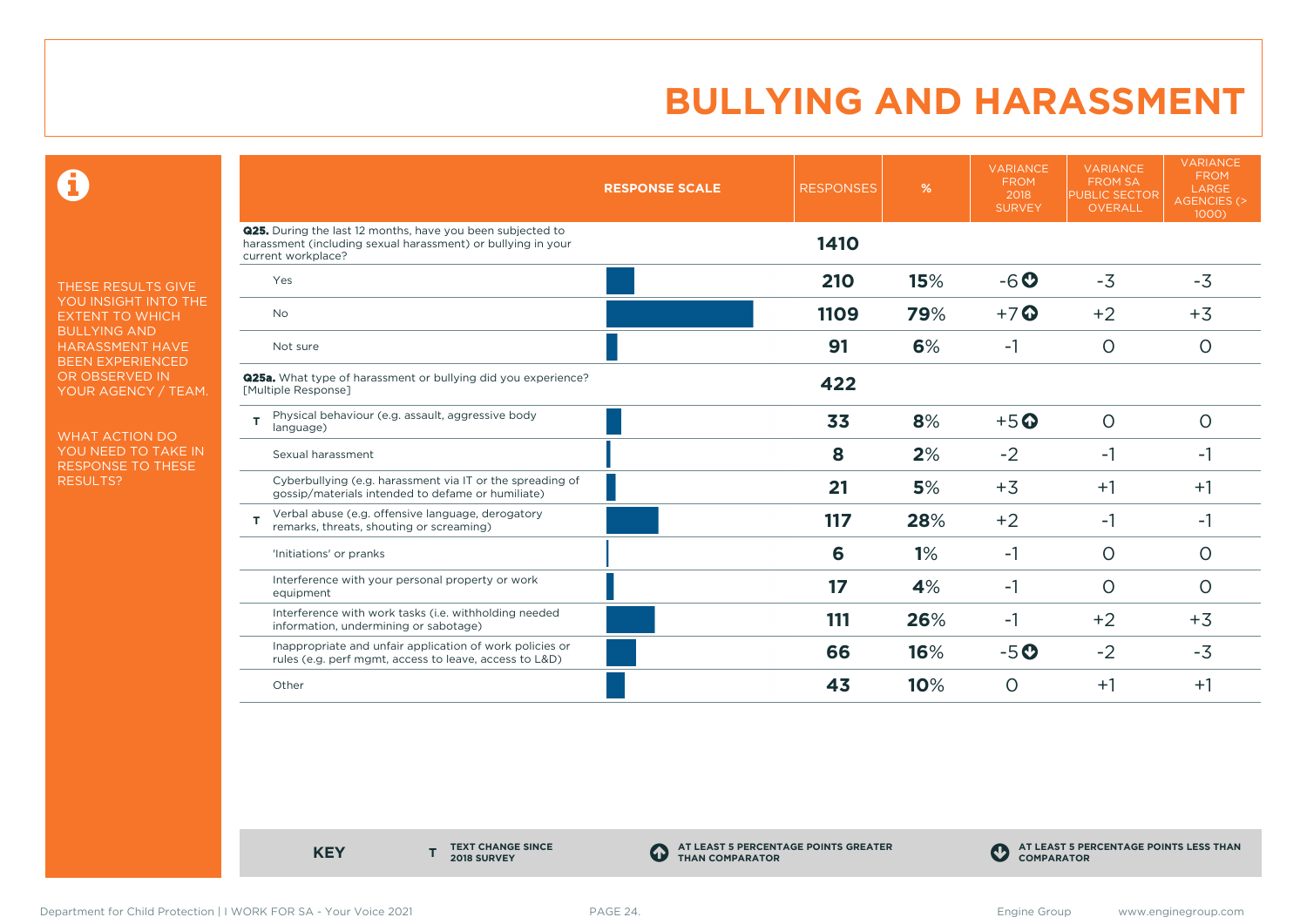0

THESE RESULTS GIVE YOU INSIGHT INTO THE EXTENT TO WHICH BULLYING AND HARASSMENT HAVE BEEN EXPERIENCED OR OBSERVED IN YOUR AGENCY / TEAM.

WHAT ACTION DO YOU NEED TO TAKE IN RESPONSE TO THESE RESULTS?

|                                                                                         | <b>RESPONSE SCALE</b> | <b>RESPONSES</b> | %   | <b>VARIANCE</b><br><b>FROM</b><br>2018<br><b>SURVEY</b> | <b>VARIANCE</b><br><b>FROM SA</b><br><b>PUBLIC SECTOR</b><br><b>OVERALL</b> | <b>VARIANCE</b><br><b>FROM</b><br>LARGE<br><b>AGENCIES (&gt;</b><br>1000) |
|-----------------------------------------------------------------------------------------|-----------------------|------------------|-----|---------------------------------------------------------|-----------------------------------------------------------------------------|---------------------------------------------------------------------------|
| <b>Q25b.</b> Who was responsible for the harassment or bullying?<br>[Multiple Response] |                       | 317              |     |                                                         |                                                                             |                                                                           |
| Someone more junior than you                                                            |                       | 21               | 7%  | $-9O$                                                   | $\circ$                                                                     | $\circ$                                                                   |
| Client, customer or stakeholder                                                         |                       | 21               | 7%  | $-8o$                                                   | $+1$                                                                        | O                                                                         |
| Co-worker<br>Τ.                                                                         |                       | 99               | 31% | $+9$ <sup><math>\odot</math></sup>                      | $+5$ <sup>O</sup>                                                           | $+5$ <sup>O</sup>                                                         |
| A group of co-workers                                                                   |                       | 22               | 7%  | $-23o$                                                  | $-1$                                                                        | $-1$                                                                      |
| Contractor                                                                              |                       |                  | 0%  | $\circ$                                                 | $\circ$                                                                     | $\circ$                                                                   |
| Consultant/service provider                                                             |                       | $\mathbf 0$      | 0%  | $-6o$                                                   | $-1$                                                                        | $-1$                                                                      |
| Representative of another South Australian Public Sector<br>agency                      |                       | $\mathbf 0$      | 0%  | $-9o$                                                   | $-1$                                                                        | $-1$                                                                      |
| Your current manager                                                                    |                       | 37               | 12% | $+11$ <sup>O</sup>                                      | $-5o$                                                                       | $-5o$                                                                     |
| A previous manager                                                                      |                       | 38               | 12% | $+11$ <sup>O</sup>                                      | $+2$                                                                        | $+2$                                                                      |
| Someone more senior than you (other than your<br>manager)                               |                       | 75               | 24% | $+24$                                                   | $+2$                                                                        | $+2$                                                                      |
| Minister or ministerial adviser                                                         |                       | $\mathbf 0$      | 0%  | $\circ$                                                 | $\circ$                                                                     | $\circ$                                                                   |
| Unknown                                                                                 |                       | 3                | 1%  | $+1$                                                    | $\circ$                                                                     | $\circ$                                                                   |

**KEY** 

**TEXT CHANGE SINCE 2018 SURVEY**

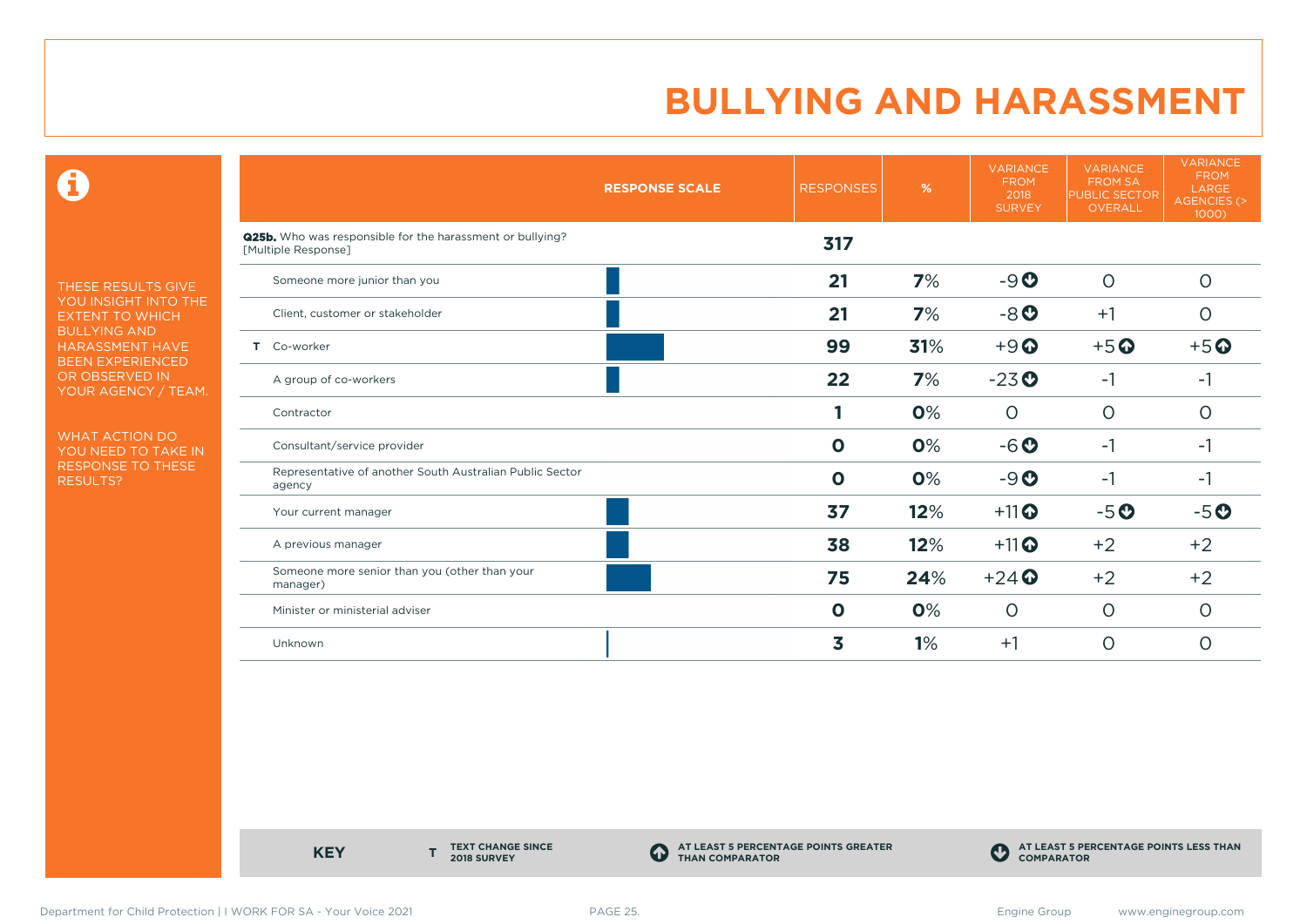0

THESE RESULTS GIVE YOU INSIGHT INTO THE EXTENT TO WHICH BULLYING AND HARASSMENT HAVE BEEN EXPERIENCED OR OBSERVED IN YOUR AGENCY / TEAM.

WHAT ACTION DO YOU NEED TO TAKE IN RESPONSE TO THESE RESULTS?

|                                                                                                          | <b>RESPONSE SCALE</b> | <b>RESPONSES</b> | %   | <b>VARIANCE</b><br><b>FROM</b><br>2018<br><b>SURVEY</b> | <b>VARIANCE</b><br><b>FROM SA</b><br><b>PUBLIC SECTOR</b><br><b>OVERALL</b> | <b>VARIANCE</b><br><b>FROM</b><br>LARGE<br><b>AGENCIES (&gt;</b><br>1000) |
|----------------------------------------------------------------------------------------------------------|-----------------------|------------------|-----|---------------------------------------------------------|-----------------------------------------------------------------------------|---------------------------------------------------------------------------|
| Q25c. What did you do in response to the bullying and<br>harassment you experienced? [Multiple Response] |                       | 498              |     |                                                         |                                                                             |                                                                           |
| Lodged an internal grievance or complaint                                                                |                       | 32               | 6%  |                                                         | $-2$                                                                        | $-2$                                                                      |
| Lodged an external complaint (e.g. with the Equal<br>Opportunity Commission, SafeWork SA or the ICAC)    |                       | $\overline{2}$   | 0%  |                                                         | $-1$                                                                        | -1                                                                        |
| Took leave                                                                                               |                       | 54               | 11% |                                                         | $+1$                                                                        | $+1$                                                                      |
| Submitted a workers compensation claim                                                                   |                       | 3                | 1%  |                                                         | $\circ$                                                                     | $\Omega$                                                                  |
| Left the role/team/agency                                                                                |                       | 32               | 6%  |                                                         | $+3$                                                                        | $+3$                                                                      |
| Accessed counselling through the agency's Employee<br>Assistance Program (EAP)                           |                       | 46               | 9%  |                                                         | $+3$                                                                        | $+3$                                                                      |
| Accessed professional help (other than EAP)                                                              |                       | 31               | 6%  |                                                         | $-1$                                                                        | -1                                                                        |
| Sought support from my manager                                                                           |                       | 88               | 18% |                                                         | $+1$                                                                        | $+1$                                                                      |
| Sought support from a colleague                                                                          |                       | 105              | 21% |                                                         | $\Omega$                                                                    | $\Omega$                                                                  |
| Approached the person and asked them to stop                                                             |                       | 41               | 8%  |                                                         | $-1$                                                                        | -1                                                                        |
| Nothing                                                                                                  |                       | 33               | 7%  |                                                         | $-2$                                                                        | $-2$                                                                      |
| Other                                                                                                    |                       | 31               | 6%  |                                                         | $\circ$                                                                     | ∩                                                                         |

**KEY C** 

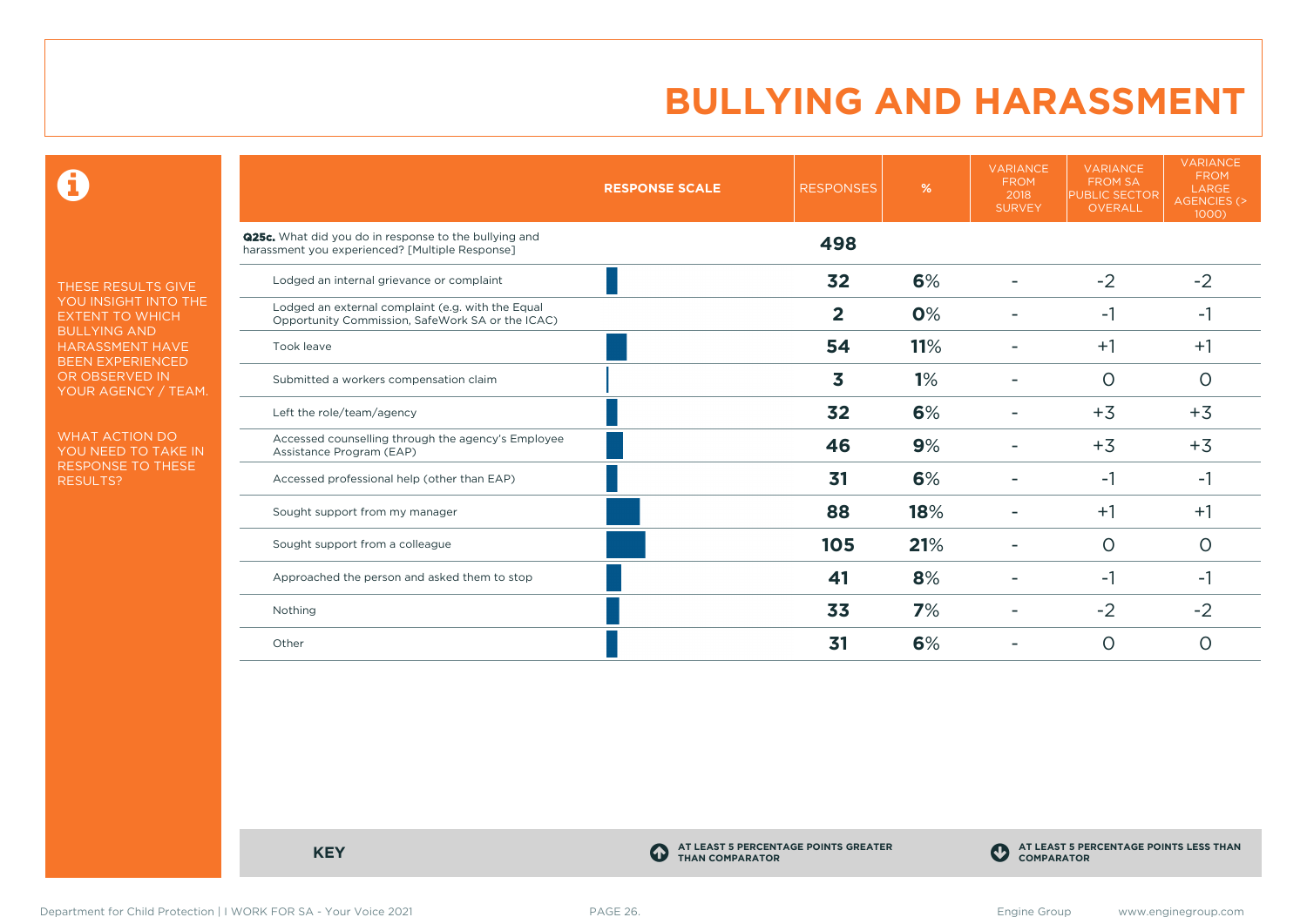0

THESE RESULTS GIVE YOU INSIGHT INTO THE EXTENT TO WHICH BULLYING AND HARASSMENT HAVE BEEN EXPERIENCED OR OBSERVED IN YOUR AGENCY / TEAM.

WHAT ACTION DO YOU NEED TO TAKE IN RESPONSE TO THESE RESULTS?

|                                                                | <b>RESPONSE SCALE</b> | <b>RESPONSES</b> | %   | <b>VARIANCE</b><br><b>FROM</b><br>2018<br><b>SURVEY</b> | <b>VARIANCE</b><br><b>FROM SA</b><br><b>PUBLIC SECTOR</b><br>OVERALL | <b>VARIANCE</b><br><b>FROM</b><br>LARGE<br><b>AGENCIES (&gt;</b><br>$1000$ ) |
|----------------------------------------------------------------|-----------------------|------------------|-----|---------------------------------------------------------|----------------------------------------------------------------------|------------------------------------------------------------------------------|
| <b>Q25d.</b> Was your complaint resolved to your satisfaction? |                       | 32               |     |                                                         |                                                                      |                                                                              |
| Yes                                                            |                       | 5                | 16% | $-10$                                                   | O                                                                    | $+1$                                                                         |
| <b>No</b>                                                      |                       | 12               | 38% | $+2$                                                    | $-17$ <sup>O</sup>                                                   | $-18$ <sup>O</sup>                                                           |
| Unsure                                                         |                       | 6                | 19% | $+3$                                                    | $+6$ $\odot$                                                         | $+6$ <sup>O</sup>                                                            |
| The complaint is still being processed                         |                       | 9                | 28% | $+6$ $\odot$                                            | $+11$ <sup>O</sup>                                                   | $+11$ <sup>O</sup>                                                           |

**KEY C** 

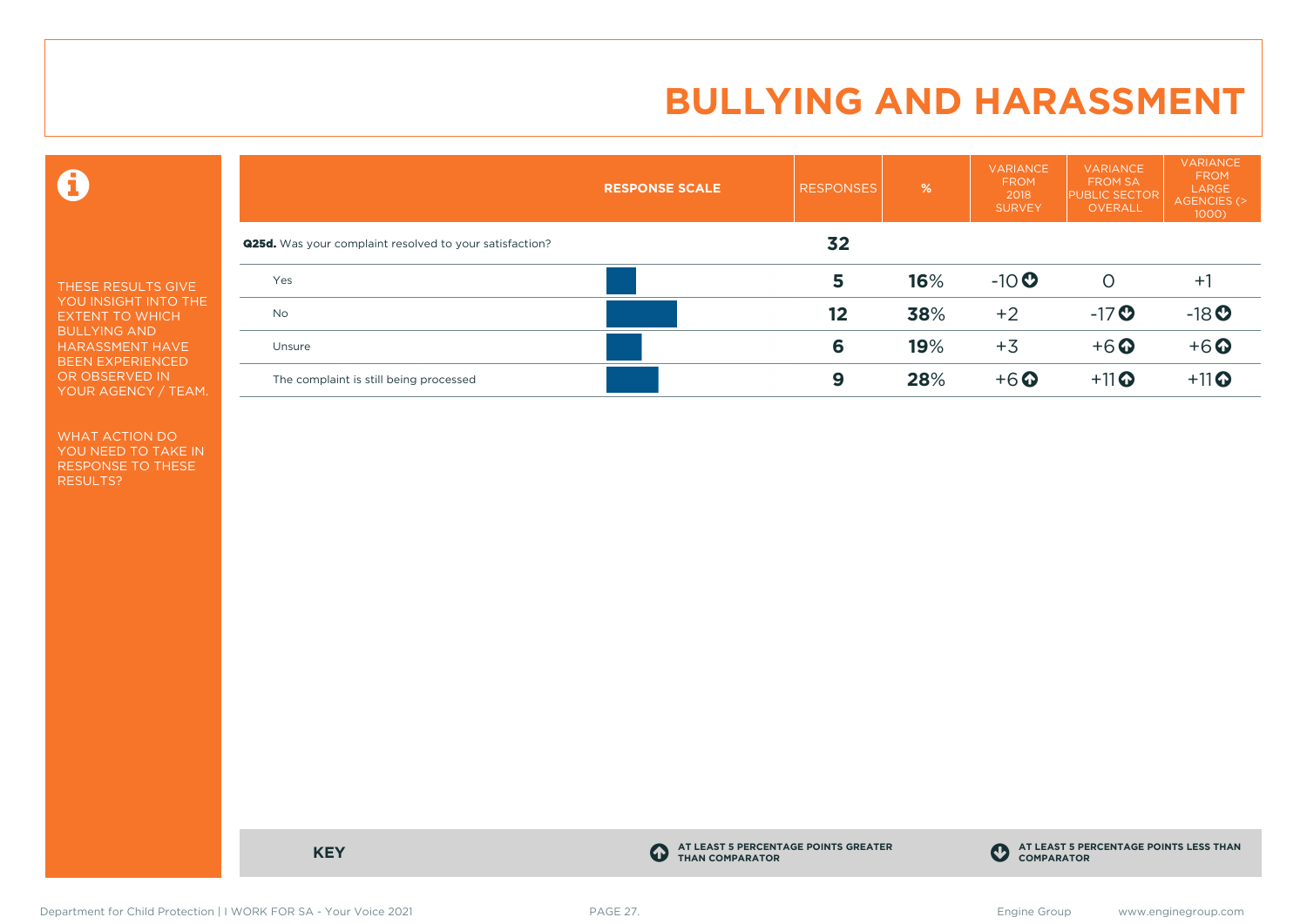0

THESE RESULTS GIVE YOU INSIGHT INTO THE EXTENT TO WHICH BULLYING AND HARASSMENT HAVE BEEN EXPERIENCED OR OBSERVED IN YOUR AGENCY / TEAM.

WHAT ACTION DO YOU NEED TO TAKE IN RESPONSE TO THESE RESULTS?

|                                                               | <b>RESPONSE SCALE</b> | <b>RESPONSES</b> | %   | <b>VARIANCE</b><br><b>FROM</b><br>2018<br><b>SURVEY</b> | <b>VARIANCE</b><br><b>FROM SA</b><br><b>PUBLIC SECTOR</b><br><b>OVERALL</b> | <b>VARIANCE</b><br><b>FROM</b><br>LARGE<br>AGENCIES (><br>1000) |
|---------------------------------------------------------------|-----------------------|------------------|-----|---------------------------------------------------------|-----------------------------------------------------------------------------|-----------------------------------------------------------------|
| Q25e. Why did you not lodge one? [Multiple Response]          |                       | 533              |     |                                                         |                                                                             |                                                                 |
| The matter was resolved informally                            |                       | 30               | 6%  | ۰                                                       | $+1$                                                                        | $+1$                                                            |
| It could affect my career                                     |                       | 82               | 15% |                                                         | $+1$                                                                        | $+1$                                                            |
| It could affect my working relationships                      |                       | 93               | 17% |                                                         | $-1$                                                                        | $-1$                                                            |
| Managers accepted the behaviour                               |                       | 49               | 9%  |                                                         | -1                                                                          | -1                                                              |
| I did not trust that action would be taken                    |                       | 109              | 20% |                                                         | $\circ$                                                                     | 0                                                               |
| I didn't think anyone would believe me                        |                       | 24               | 5%  |                                                         | $\circ$                                                                     | 0                                                               |
| I did not have enough evidence                                |                       | 21               | 4%  |                                                         | $-1$                                                                        | -1                                                              |
| I did not think the harassment/bullying was serious<br>enough |                       | 38               | 7%  |                                                         | $+1$                                                                        | $+1$                                                            |
| I did not know how to report it                               |                       | 27               | 5%  |                                                         | $+1$                                                                        | $+1$                                                            |
| I thought the reporting process was too difficult             |                       | 16               | 3%  |                                                         | $-1$                                                                        | -1                                                              |
| I thought that action would be too slow                       |                       | 15               | 3%  |                                                         | $\circ$                                                                     | 0                                                               |
| Other                                                         |                       | 29               | 5%  |                                                         | -1                                                                          | -1                                                              |

**KEY C** 

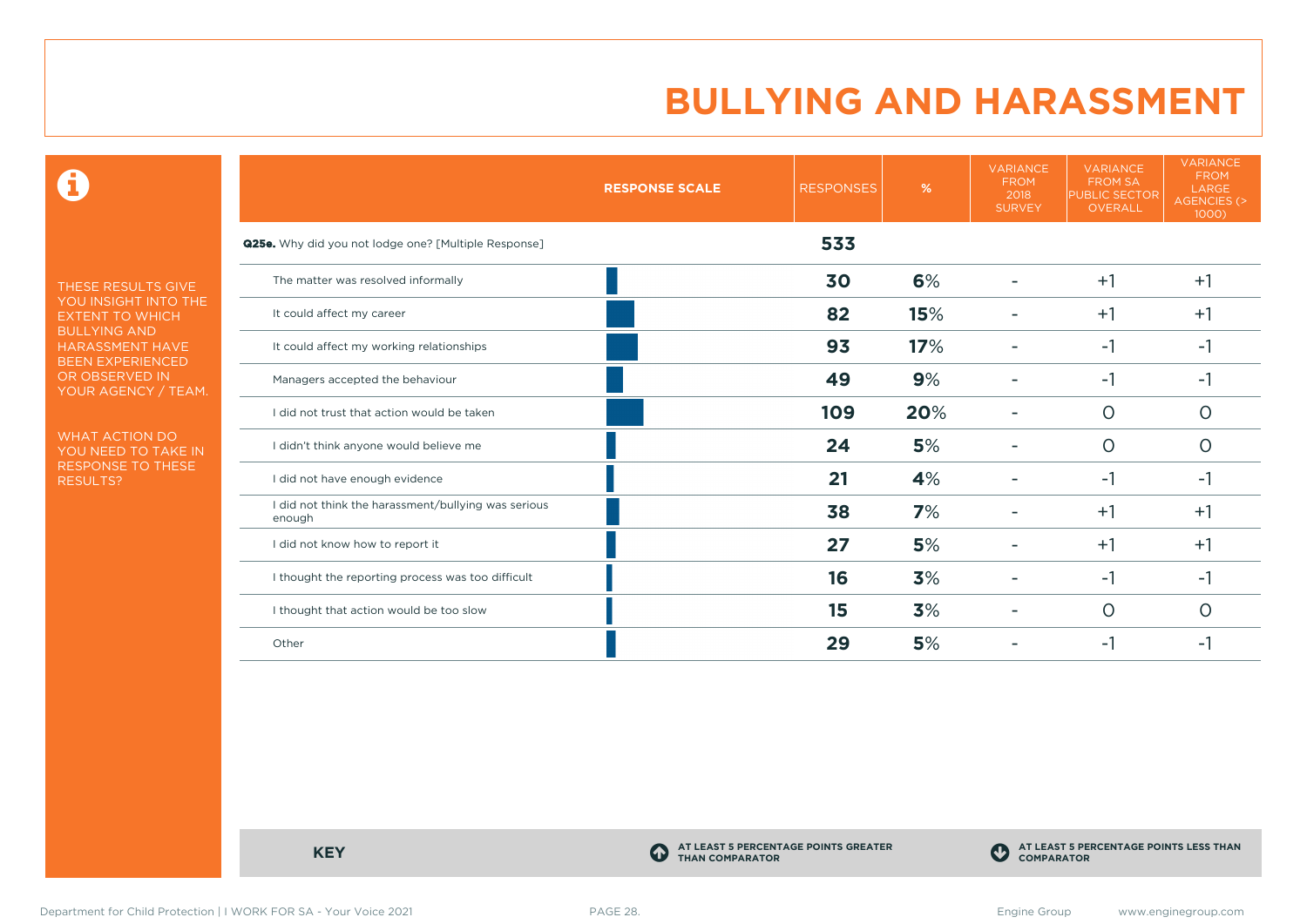### **DISCRIMINATION**

 $\mathbf \Theta$ 

THESE RESULTS GIVE YOU INSIGHT INTO EXPERIENCES OF DISCRIMINATION IN THIS AGENCY / TEAM

WHAT ACTION DO YOU NEED TO TAKE IN RESPONSE TO THESE RESULTS?

|                                                                                                                             | <b>RESPONSE SCALE</b> | <b>RESPONSES</b> | %   | <b>VARIANCE</b><br><b>FROM</b><br>2018<br><b>SURVEY</b> | <b>VARIANCE</b><br><b>FROM SA</b><br><b>PUBLIC SECTOR</b><br>OVERALL | <b>VARIANCE</b><br><b>FROM</b><br>LARGE<br>AGENCIES (><br>$1000$ ) |
|-----------------------------------------------------------------------------------------------------------------------------|-----------------------|------------------|-----|---------------------------------------------------------|----------------------------------------------------------------------|--------------------------------------------------------------------|
| <b>Q26.</b> During the last 12 months, in your current agency, have you<br>personally experienced workplace discrimination? |                       | 1410             |     |                                                         |                                                                      |                                                                    |
| No                                                                                                                          |                       | 1154             | 82% |                                                         |                                                                      | $+$                                                                |
| Yes, from people in my agency                                                                                               |                       | 120              | 9%  |                                                         | ÷.                                                                   | $\sim$                                                             |
| Yes, from people outside my agency                                                                                          |                       | 30               | 2%  |                                                         | Ŧ.                                                                   | $+$                                                                |
| Don't know                                                                                                                  |                       | 106              | 8%  |                                                         | - 1                                                                  | $\sim$                                                             |

**KEY C** 

**AT LEAST 5 PERCENTAGE POINTS GREATER THAN COMPARATOR**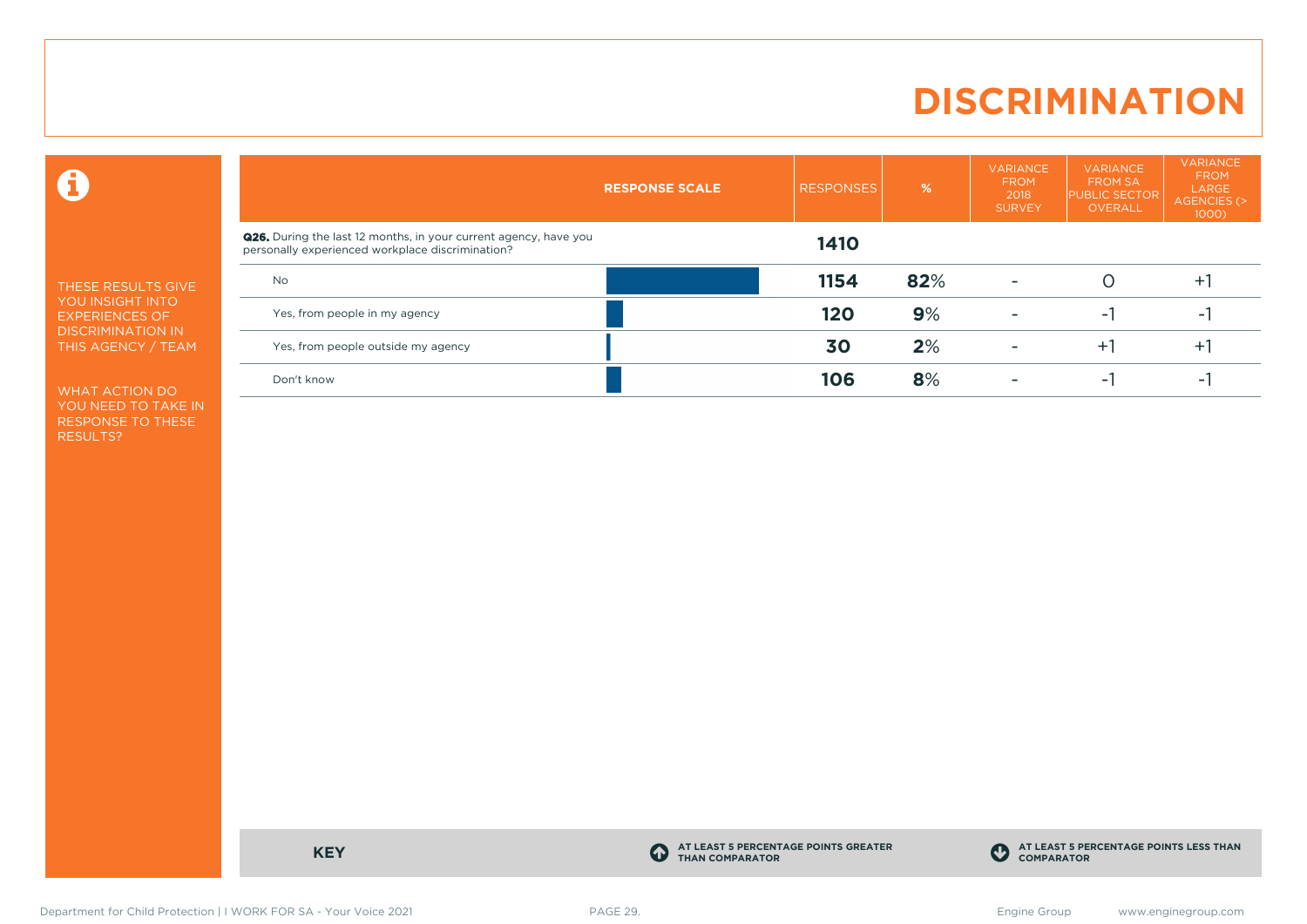### **DISCRIMINATION**

 $\mathbf \Theta$ 

THESE RESULTS GIVE YOU INSIGHT INTO EXPERIENCES OF DISCRIMINATION IN THIS AGENCY / TEAM

WHAT ACTION DO YOU NEED TO TAKE IN RESPONSE TO THESE RESULTS?

|                                                                                   | <b>RESPONSE SCALE</b> | <b>RESPONSES</b>        | %   | <b>VARIANCE</b><br><b>FROM</b><br>2018<br><b>SURVEY</b> | <b>VARIANCE</b><br><b>FROM SA</b><br><b>PUBLIC SECTOR</b><br>OVERALL | <b>VARIANCE</b><br><b>FROM</b><br>LARGE<br>AGENCIES (><br>1000) |
|-----------------------------------------------------------------------------------|-----------------------|-------------------------|-----|---------------------------------------------------------|----------------------------------------------------------------------|-----------------------------------------------------------------|
| Q26a. What was the type of discrimination you experienced?<br>[Multiple Response] |                       | 224                     |     |                                                         |                                                                      |                                                                 |
| Age                                                                               |                       | 26                      | 12% | $\overline{\phantom{a}}$                                | $-3$                                                                 | $-3$                                                            |
| Breastfeeding                                                                     |                       | $\mathbf 0$             | 0%  | ٠                                                       | $\circ$                                                              | $\circ$                                                         |
| Caring responsibilities                                                           |                       | 1 <sub>3</sub>          | 6%  | $\overline{\phantom{a}}$                                | $\Omega$                                                             | $\circ$                                                         |
| Disability/impairment                                                             |                       | 4                       | 2%  | $\overline{\phantom{0}}$                                | $-2$                                                                 | $-2$                                                            |
| Gender identity/gender history                                                    |                       | 16                      | 7%  | ۰                                                       | $+2$                                                                 | $+2$                                                            |
| Marital status                                                                    |                       | 3                       | 1%  | ٠                                                       | $\circ$                                                              | $\circ$                                                         |
| Part-time work status                                                             |                       | 1 <sub>3</sub>          | 6%  | $\blacksquare$                                          | $-3$                                                                 | $-3$                                                            |
| Political conviction including trade union activity                               |                       | $\overline{\mathbf{z}}$ | 3%  | ٠                                                       | $+1$                                                                 | $+1$                                                            |
| Pregnancy including maternity/paternity leave status                              |                       | 4                       | 2%  | $\overline{\phantom{a}}$                                | $\circ$                                                              | $\circ$                                                         |
| Race/cultural background                                                          |                       | 64                      | 29% | $\overline{\phantom{a}}$                                | $+14$ <sup>O</sup>                                                   | $+14$ $\odot$                                                   |
| Religious conviction                                                              |                       | 3                       | 1%  | $\overline{\phantom{a}}$                                | $\Omega$                                                             | $\Omega$                                                        |
| Sex                                                                               |                       | 7                       | 3%  | $\overline{\phantom{0}}$                                | $-5o$                                                                | $-4$                                                            |
| Sexual orientation                                                                |                       | 11                      | 5%  | $\overline{\phantom{a}}$                                | $+3$                                                                 | $+3$                                                            |
| Work from home/remote status                                                      |                       | 8                       | 4%  | ٠                                                       | $-3$                                                                 | $-2$                                                            |
| Physical health/mental health challenges (not defined as a<br>disability)         |                       | 17                      | 8%  | $\overline{\phantom{a}}$                                | $-2$                                                                 | $-2$                                                            |
| Other                                                                             |                       | 28                      | 13% | ٠                                                       | $-3$                                                                 | $-3$                                                            |

**KEY C** 

**AT LEAST 5 PERCENTAGE POINTS GREATER THAN COMPARATOR**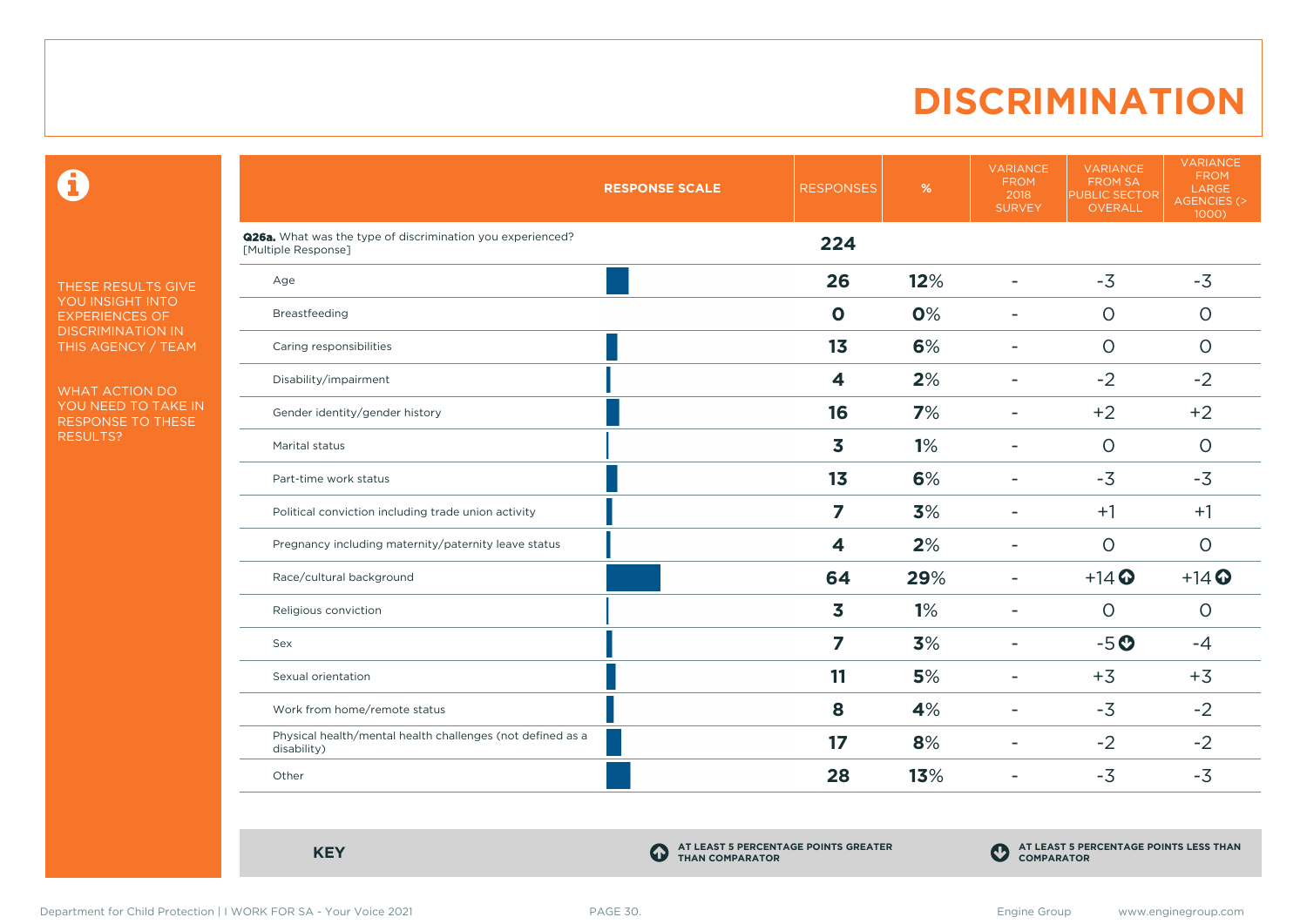### **APPENDIX A: METHODOLOLOGY**

#### SURVEY TIMEFRAME

This report contains results for the I WORK FOR SA - Your Voice Survey 2021, which was open from 27 April to 28 May 2021.

#### INDEX CALCULATIONS

Where questions have been grouped together to form an index for example Enabling High Performance, this has been calculated by adding the positive scores of all items in the group, and then dividing by the total number of respondents across all questions in the group to create a % positive average figure. For ease of reporting this figure has been rounded. Please note this does not apply to the Engagement Index which has been calculated using the method outlined below.

#### EMPLOYEE ENGAGEMENT INDEX

Scores are assigned to each of the question responses in the index (100% Strongly agree, 75% Agree, 50% Neither agree nor disagree, 25% Disagree, and 0% Strongly disagree). Once the scores are added together these are then divided by the number of respondents to create an average % positive. For ease of reporting this figure has been rounded.

#### KEY DRIVER ANALYSIS

Experience tells us that a successful response to survey results requires focus on key priorities. Key driver analysis (KDA) helps identify these priority areas. Statistical techniques including factor and regression analysis identifies the factors (groups of questions) and individual questions with the strongest influence on your engagement index.

Firstly, factor analysis identifies patterns in the survey questions, allowing us to see if a group of questions are measuring the same underlying characteristic(s) (i.e. they belong to the same survey theme). This statistical technique assumes that when questions are answered in a similar way, the employee is thinking about the same underlying theme.

Regression analysis is then used to identify questions most likely to influence and drive employee engagement within each theme. This is achieved by developing a statistical model which determines the importance ('weight') of each question on engagement. These weights are used to identify which questions have the most impact on engagement. Once we know the highest impacting factors, to simplify reporting we take the highest impacting questions from the top factors to determine 5 key driver questions.

In order to assist smaller organisations and teams to obtain a set of priorities or 'key drivers' we also use local driver analysis (LDA). This is an automated technique which uses correlation analysis to explore the relationship between the survey questions and engagement. Correlation will rank survey questions, and the top 5 are reported as 'key drivers'. Where a team has less than 20 respondents' drivers are inherited from the parent unit.